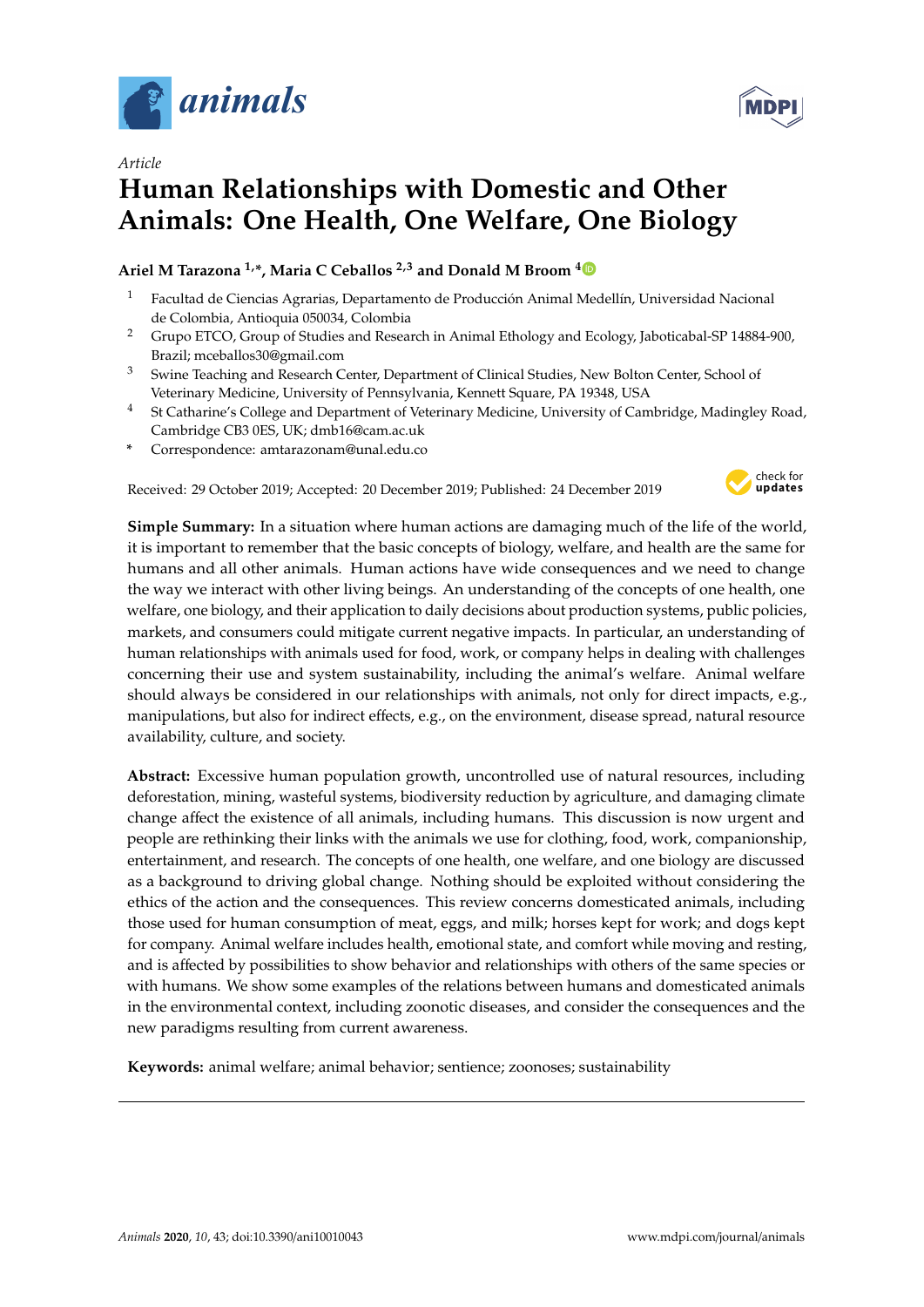## **1. Introduction**

#### *1.1. Who Are We?*

From a biological point of view, each human is an animal, a mammal, an ape with a scientific name like other animals *Homo sapiens* [\[1\]](#page-13-0). Many studies have shown that humans are different from other animals only in degree, not in terms of the general aspects of the biological functioning of their genome, body, or brain. There are differences in the way that human and other brains work, but humans share each of the brain systems with many other animals [\[2–](#page-13-1)[5\]](#page-13-2). Whilst there are differences in the anatomical areas in which functional mechanisms occur, the actual functions that occur in humans also occur in other species. For example, the high-level cognitive functioning of birds like crows and parrots occurs in a different anatomical area from that in mammals, and pain analysis occurs in different areas in different groups of fish and in mammals. The human frontal and pre-frontal cortex have some more complex activities compared with other animals. Humans have better mathematical logic, perception of time, complex reasoning, analytical capacity, and prediction of events than most other species [\[6\]](#page-13-3). However, many non-human animals use their brains to make complex decisions, plan for the future, have concepts of objects that are not present, use tools, communicate, deceive, and show empathy [\[4\]](#page-13-4). Examples of empathy include a chimpanzee responding to another during childbirth, a dolphin lifting a human swimmer in difficulty or a sick dolphin, and a pet dog responding to another individual that is in pain; some of these are shown in [\[7–](#page-13-5)[9\]](#page-13-6). The basic concepts of biology are the same for humans and other species and almost all biological systems occur in all vertebrates, including humans, so if each human is considered important, each other vertebrate individual could reasonably be considered to be important [\[10\]](#page-13-7). Contrary to the teachings of some religions, humans are animals; they have few differences from other animals and do not have to be considered as special in the sense of being more important [\[11\]](#page-13-8). The logical question raised here concerns how great a difference between one species and others requires that the species be valued more, or valued so much that other species are hardly valued at all. Humans can do much harm to other animals and to the local and world environment.

Thanks to advances in knowledge of biological phenomena related to reproduction, we know that animals with sexual reproduction (including humans) come from the DNA contained in an ovule (maternal) and a spermatozoon (paternal), producing the genotype that interacts with the environment to result in the phenotype of the new individual [\[12\]](#page-13-9). The probability of each individual existing is very low. Each human comes from one spermatozoon out of approximately 200 million [\[13\]](#page-13-10), that merges with one of approximately 300 thousand potential ovules [\[14\]](#page-13-11). To this, we add the improbability that the parents of that individual existed, and also their grandparents, great grandparents, and so on, for generations. Every cow (*Bos taurus*, *B. indicus*), pig (*Sus scrofa*), dog (*Canis familiaris, C. lupus)*, cat (*Felis sylvestris catus*), rainbow trout (*Onchorhynchus mykiss)*, horse (*Equus caballus),* and human share this improbability in general terms. Being aware of the improbability of life, its short duration and its fragility, we could assign more value to and have more respect for other equally improbable life forms. When making use of animals for food, work, or companionship, we could consider that each is a unique and unrepeatable life.

During human evolution, there have been specialist developments, such as the thumb becoming opposed to the other fingers and the brain structure that allows grammar in language [\[15\]](#page-13-12). Other kinds of animals developed other specializations that are different adaptations from those of humans, not worse adaptations. Humans developed physical abilities to make things and a complex brain. Is this the ultimate that is possible? Future beings are likely to have greater abilities and current human abilities are already in some ways surpassed by the robots and other machines that are created by humans to replace us in many daily tasks [\[16\]](#page-13-13). A key adaptation in humans and other animals has been the evolution of feelings and emotions such as fear, anger, pleasure, and pain that facilitate learning and other components of environmental control systems [\[17,](#page-13-14)[18\]](#page-13-15)

Humans are more similar to other animals than most people think. The DNA of all vertebrates including humans has far more similarities across groups than differences [\[19\]](#page-13-16). The differences that some people present as exclusive to humans, such as language, emotions, the notion of culture or society,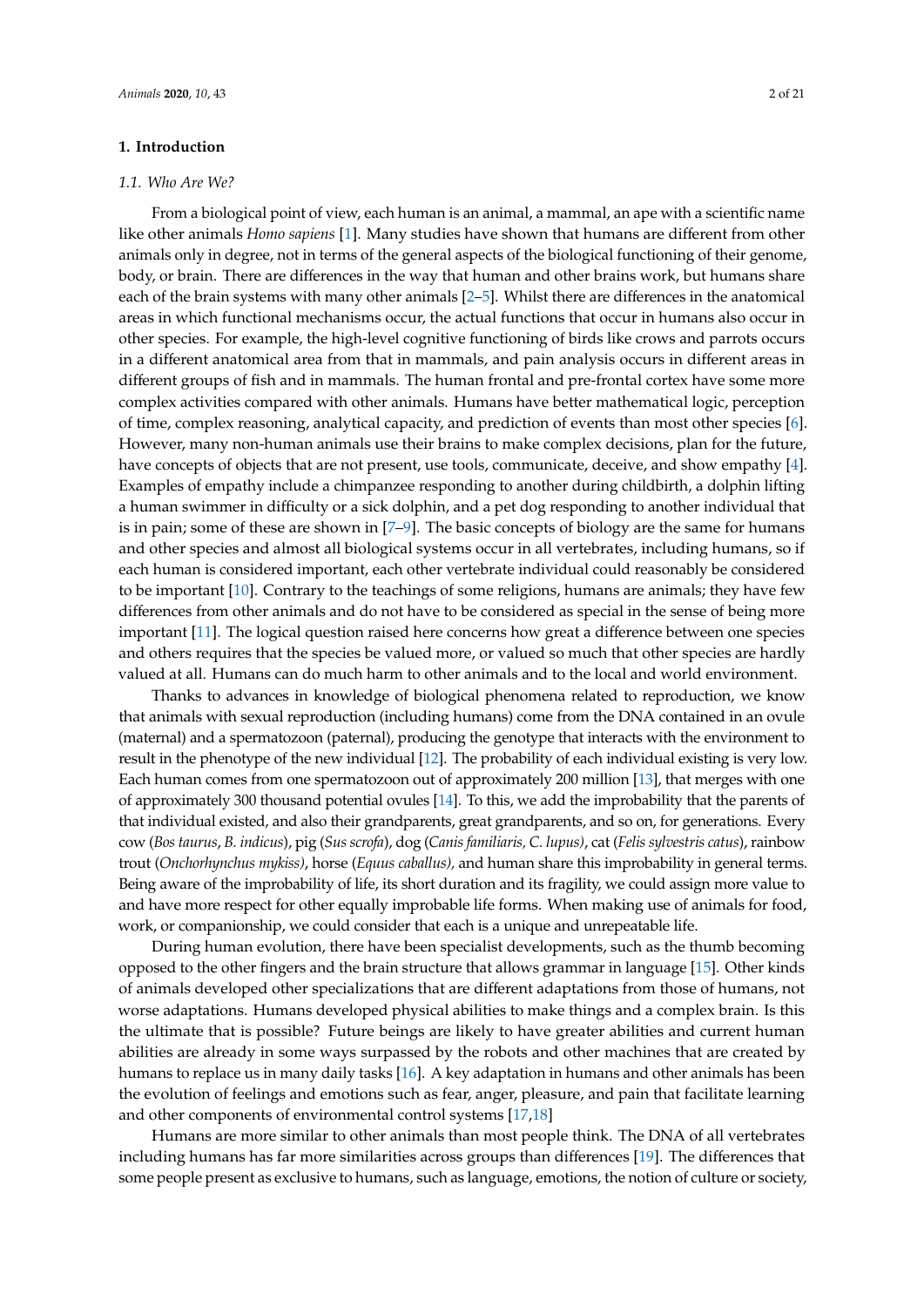cooperation and altruism, have been reported in other beings, with scientific evidence demonstrating their existence in various groups of animals [\[4,](#page-13-4)[10\]](#page-13-7). Indeed, some non-human species can be considered as moral agents [\[3](#page-13-17)[,11\]](#page-13-8). In addition to our production of elaborate artistic outputs, two qualities that we might not share with non-human animals are that we produce much non-organic waste and we have the potential to decide more about our diet and environmental impact. An answer to the question "Who are we" is that we are the sentient beings living on earth.

As mentioned above, there is only one biology and all of the basic concepts, including welfare and health, have the same meaning for all animals. The concept of welfare as defined by Broom in 1986: "the welfare of an individual is its state as regards its attempts to cope with its environment" [\[20\]](#page-13-18), includes feelings, health, and other mechanisms for coping. It clearly applies to humans and to any other living animal. Health is an important part of welfare and is the state of an individual, as regards its attempts to cope with pathology [\[21\]](#page-13-19).

#### *1.2. Where Are We?*

Despite the wide-ranging effects of humans during 200,000 years and recent loudly-voiced campaigns for resource conservation, the reduction of waste, and the responsibility of each person for the care of the planet, little has actually been achieved to stop us from being one more species within the 6th great extinction [\[22](#page-13-20)[,23\]](#page-13-21). In a universe 13,700 million years old, on a planet 4,500 million years old [\[24\]](#page-14-0), our species is very young compared with jellyfish 500 million years old [\[25\]](#page-14-1) or cockroaches 350 million [\[26\]](#page-14-2). Only in the last 13,000 years have humans created substantial settlements and utilised many plant and animal species [\[27,](#page-14-3)[28\]](#page-14-4). Domestication of species such as goats, sheep, pigs, cows, dogs, and cats [\[4,](#page-13-4)[29,](#page-14-5)[30\]](#page-14-6) and the evolution of human-animal relationships [\[31,](#page-14-7)[32\]](#page-14-8) have been described. We consider here how we have modulated our relationships with animals, negatively and positively and the impacts of the sciences of ethology and animal welfare. The history of animal welfare science is discussed by Broom [\[4](#page-13-4)[,33\]](#page-14-9).

Humans have long seen the world as a pantry, as a warehouse of materials that could be exploited and used at will, as if they were infinite and as if there were no consequences of material extraction or use [\[34\]](#page-14-10). Energy from coal, steam, oil, and oil derivatives led to humans generating much non-organic waste. This can remain unchanged for decades, centuries, or perhaps millennia, generating unpredictable consequences for the integrity of the matrix of life on the planet [\[35\]](#page-14-11). As a consequence of the human actions of the last two centuries, we are currently facing climate change [\[36\]](#page-14-12), emerging diseases derived from animal population management [\[37\]](#page-14-13), environmental pollution [\[38\]](#page-14-14), deforestation [\[39\]](#page-14-15), loss of ecosystems due to mining [\[40\]](#page-14-16), and loss of biodiversity on cultivated land because of herbicide use, pesticide use, and other agricultural practices [\[41,](#page-14-17)[42\]](#page-14-18). The changes in our relationship with domestic animals, associated with the intensification of farming, has resulted in many animal welfare problems. In the last few decades, the public perception of consumption has changed and has generated demands for the creation of laws, codes of practice, and public policies for the improvement of animal welfare in many countries [\[4](#page-13-4)[,43\]](#page-14-19). Currently, animal welfare has been accepted as a key issue by FAO and OIE, is a public morality issue accepted by WTO, and is an integral part of the sustainability criteria of animal production systems [\[41](#page-14-17)[,44\]](#page-14-20).

#### *1.3. Where Are We Going?*

There is currently increasing production of meat, milk, and eggs, as demanded by the growing human population. Industrialized systems require a large number of resources such as water, soil, fertilizers, and fuels [\[45–](#page-14-21)[47\]](#page-14-22) and the use of world resources is often inefficient. They generate significant amounts of waste such as faeces, urine, materials used as bedding, and by-products not used in human food such as bones, leather, feathers, and hair. In addition to the potential effect of waste, water and air pollution, products may also contain residues of medications or antibiotics and this is a significant problem to solve, for example because of their effect on native aquatic populations [\[48\]](#page-14-23). Some of these systems have negative consequences for aspects of sustainability, including animal welfare. However, since good welfare generally results in higher production efficiency, we must use systems with good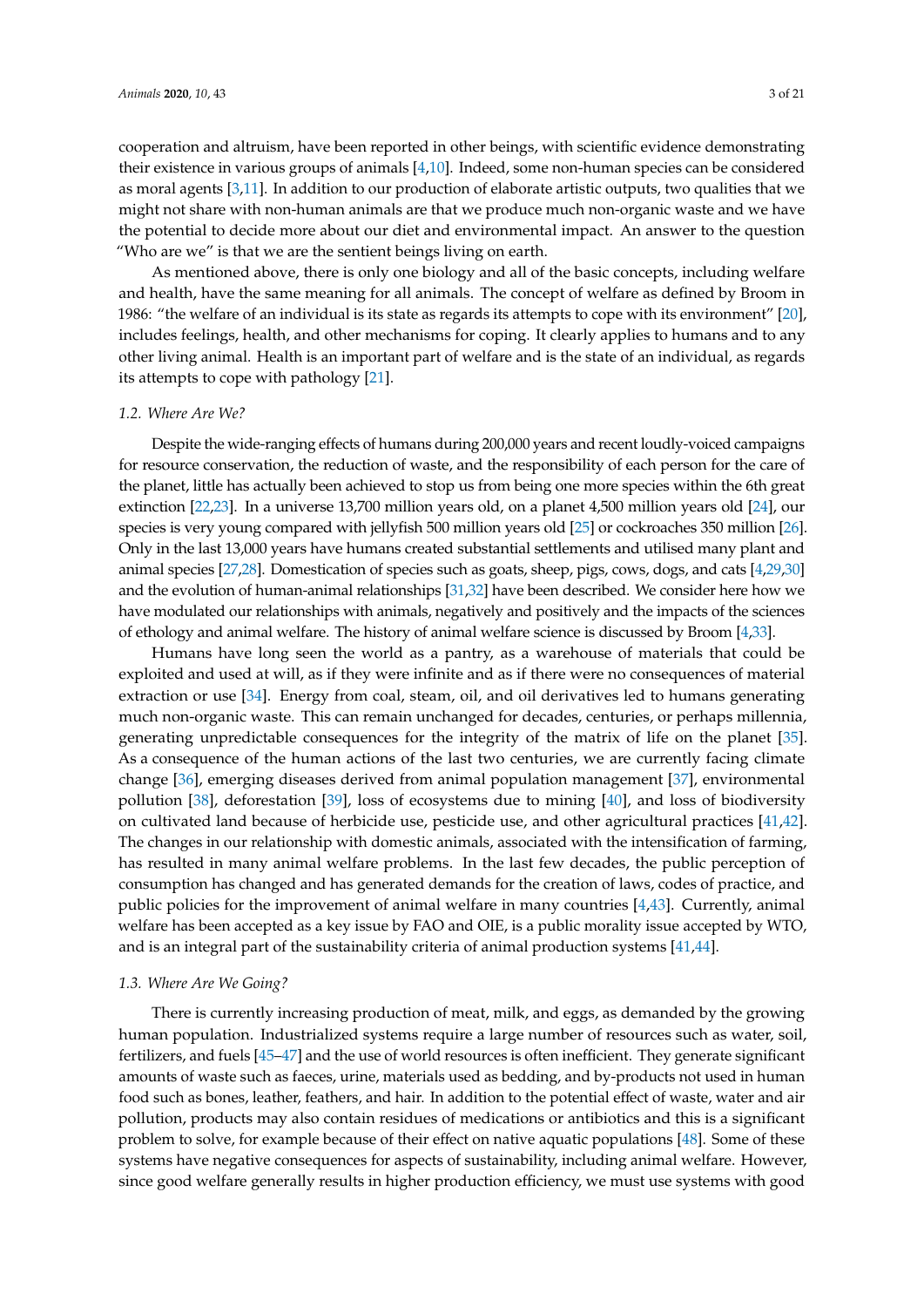welfare that optimize the use of resources such as water and soil, use alternative energies such as solar or wind, and generate less and cleaner waste.

Although currently there are many initiatives to change traditional industrialized systems to cleaner alternatives that use world resources better, the reality is that the human demand for animal protein, working animals, and companion animals far exceeds the rate of transformation of those systems. Given this situation, we present some of the challenges concerning the welfare of domesticated animals. The concepts of one health and one welfare [\[49\]](#page-14-24) are becoming widely accepted and we add "one biology". The one biology concept implies that the biological principles are exactly the same for humans and all other animals, although there are specific differences between species and between individuals. Investigating biology means investigating humans together with all other species. Ecological, conservation, and other environmental principles should not be thought of in different ways in relation to humans and other species. Whilst different kinds of animals have different needs, the concept of health and the concept of welfare are exactly the same for a human, a pig, and an octopus (*Octopus vulgaris*). Consequently, decisions about relationships between humans, other animals, and the environment should respect all biological aspects of all living beings. No production system is isolated and devoid of impact on or consequences for the local and world environment. An interesting example of the relationships between disease, welfare, and socio-economic issues is presented by Thumbi et al. [\[50\]](#page-15-0) This study, from sub-Saharan Africa, shows linkages between human and animal health, and the consequences of averting human disease for malnutrition, household educational attainment, and income levels [\[50\]](#page-15-0). New challenges arise regarding requirements for an animal production system, among them, the importance of the role of animal welfare in sustainability, the development of public policies and standards, precise methods of evaluation, and the importance of understanding animal welfare science in order to respond to these challenges [\[51\]](#page-15-1).

#### **2. Current Trends in Animal Production Systems**

In the 1960s, a change in human perception of animal production systems involved considering inadequate animal housing and management in industrialized systems that cause pain and suffering to the animals. Publicity about this, and demands from the public and politicians for accurate information about the animals, unleashed a series of reactions that eventually led to the consolidation over time of animal welfare science. This provides knowledge concerning the needs of animals and scientific evidence about how well individuals are coping with their environment. Using this, we can provide each species of animal that we keep with the most appropriate housing and management conditions for their physical condition, mental state, emotional balance, and for appropriate expression of behaviors [\[52\]](#page-15-2).

It has been recommended that animal welfare should be considered in relation to "quality of life" and "a life worth living" [\[53–](#page-15-3)[55\]](#page-15-4). Quality of life means the same as welfare, although not normally used for short time periods, so can be measured [\[56\]](#page-15-5). The measures of welfare are objective. However, there is a difficulty with saying whether or not a life is worth living, as the decision about this involves subjective human judgement [\[4](#page-13-4)[,54](#page-15-6)[,57\]](#page-15-7). We consider that it is better to rely on objective measures such as health, body condition, physiological and behavioral measures of welfare, and understanding the needs of animals and the supply of resources. In order to be able to judge what are the key factors affecting the welfare of farm animals, we have to consider the systems used, some of their physical components, and interactions between humans and farm animals, as described in the following sections. Recent welfare research has increasingly focused, not just on negative effects but on positive welfare with conditions provided where negative experiences, such as isolation, pain, fear, stress, are minimized and the opportunities to have positive experiences, such as grooming, rest, play and affiliative behaviors, are provided [\[55–](#page-15-4)[60\]](#page-15-8). The history and bases of animal welfare science have been addressed [\[33,](#page-14-9)[61,](#page-15-9)[62\]](#page-15-10).

## **3. Production Systems and Animal Welfare**

Industrialized high-density systems, for any of the farm species, have common characteristics associated with animal welfare problems, especially those associated with the supply of resources and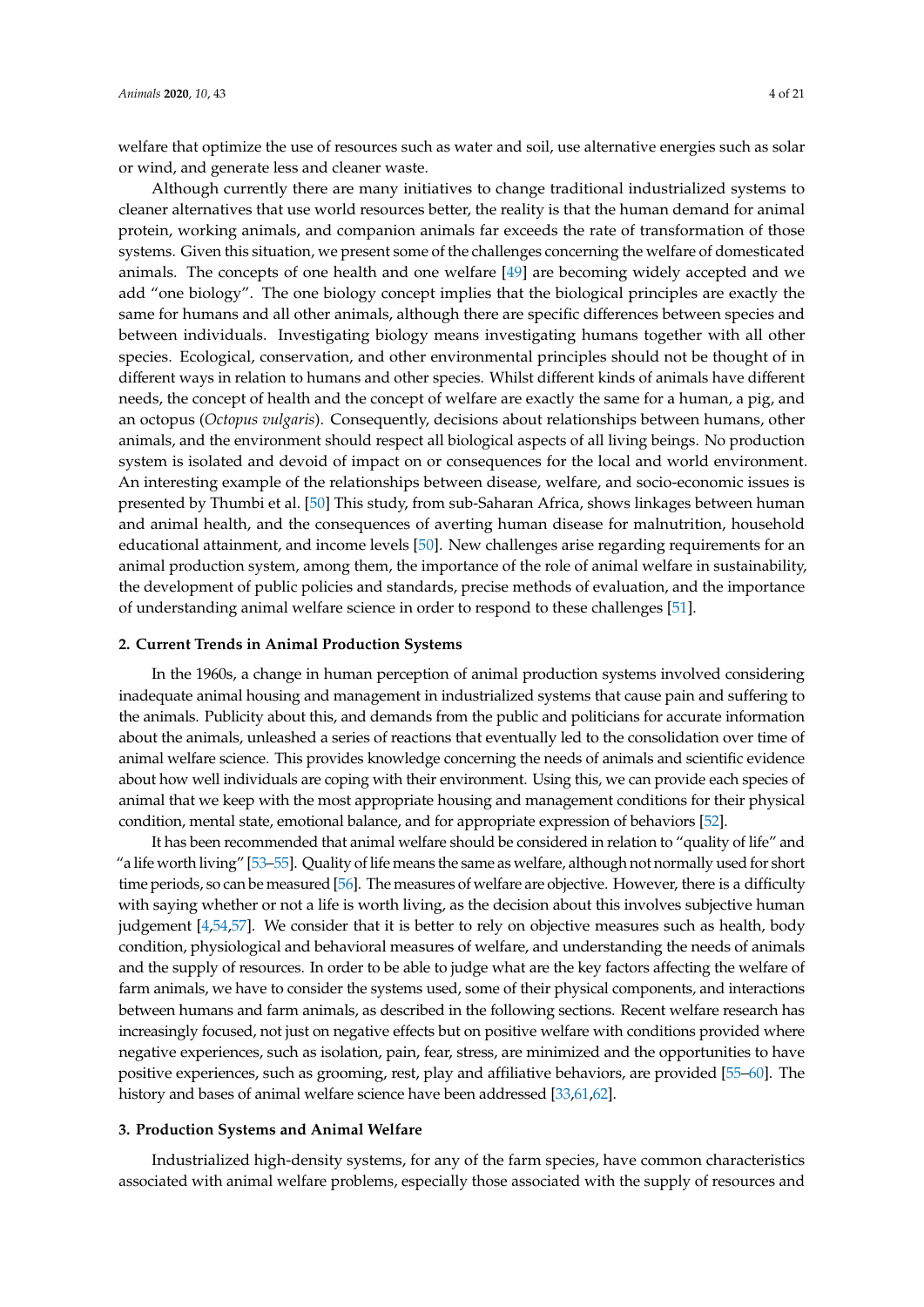management in relation to the needs of the animals [\[63\]](#page-15-11). Since the characteristics are specific to each species, age, breed, sex, size, etc., we list the characteristics and make a short description of the main problems in each species.

#### **4. Welfare Problems Due to The Supply of Resources**

The first resource is the place where animals live and the existing infrastructure. Facilities are essential because the animal interacts by direct contact with surfaces such as floors, walls, columns, and doors; this interaction can generate discomfort, lacerations, or increase the risk of behavioral problems or diseases. Insufficient space per animal is a very common problem for housed animals.

#### *4.1. Housing Design*

The quality of the floors of the facilities where the animals live for most of the time have a big effect on welfare, as do surfaces of paths where the animals move within the system, for example to milking, loading, unloading, crowding pen, or squeeze-chute. Ways in which characteristics such as material, nature of gaps in floors, drainage, roughness, slipperiness, and dirtiness can affect the welfare include: Physical damage to the animal's feet, discomfort, inadequate rest postures, or difficulty in moving; discomfort during rest due to hardness of the floor, excessive wet or dirt; and increased risk of lameness disorders, respiratory infections, mastitis or endometritis due to dirtiness [\[64–](#page-15-12)[67\]](#page-15-13). The materials of the walls may damage the animals, walls should be free of irregularities and elements that could potentially cause injury such as wire, ties, nails, screws, metal projections, or wood clips [\[68\]](#page-15-14). The animal may use the walls as a thermoregulation mechanism by heat exchange through direct contact so good building materials are essential for the maintenance of good welfare. The material of the roof can affect conduction of heat from the outside to the interior of the building [\[69\]](#page-15-15) and alter the microenvironment in which animals live [\[70\]](#page-15-16). When not properly maintained, rodents or birds nesting under the roof are potential vectors of pathogenic microorganisms or parasites for both domestic animals and humans.

The building structures, and other components of the environment provided for domestic animals, interact with the weather in the region to produce microenvironment conditions for the animals [\[71\]](#page-15-17). Specialized equipment may generate or control wind, cold, heat, humidity, or other conditions. Ventilation is essential in buildings and vehicles for both thermoregulation and dissipation of aversive odors and harmful gases. Light is important because it allows many of the animals' natural behaviors; for example, in mares and sows, it is crucial for reproduction [\[72\]](#page-16-0). Temperature control is vital for homeostasis, and its absence can lead to thermal stress and sometimes parasite and disease proliferation. A small decrease in temperature can favor respiratory diseases, especially in juvenile animals. Thermal sensation is a consequence of temperature and humidity acting together. This perception by the animals is vital to avoid stress from both hyperthermia and hypothermia. Excessive air moisture decreases the rate of sweating and makes it difficult to exchange heat with the environment, and may cause heat shock in animals [\[73\]](#page-16-1). Solar radiation is essential in systems where animals live outdoors, not only in extensive systems but also in intensive confinement systems without shade. Excessive radiation in non-adapted animals can cause skin burns and has been associated with some types of dermal carcinomas, especially in depigmented animals [\[74\]](#page-16-2). The lack of shade can also cause heat stress [\[75\]](#page-16-3).

#### *4.2. Food and Water*

Various studies in several animal species have shown that many characteristics of feeders and drinkers, such as material, size, height, and distribution, are important for animals. Inadequate designs and insufficient numbers of feeders and drinkers can generate serious welfare problems due to agonistic social behaviors or simply because they do not allow some individuals to access food and water resources [\[58\]](#page-15-18). Additionally, feeders with inadequate preventive maintenance can become pathogen sources. Damaged feeders and drinking troughs can increase the risk of injury to animals.

Food is a valuable resource for an animal that must meet three fundamental characteristics to avoid causing poor welfare. It must be provided in appropriate quantity, in good quality, and be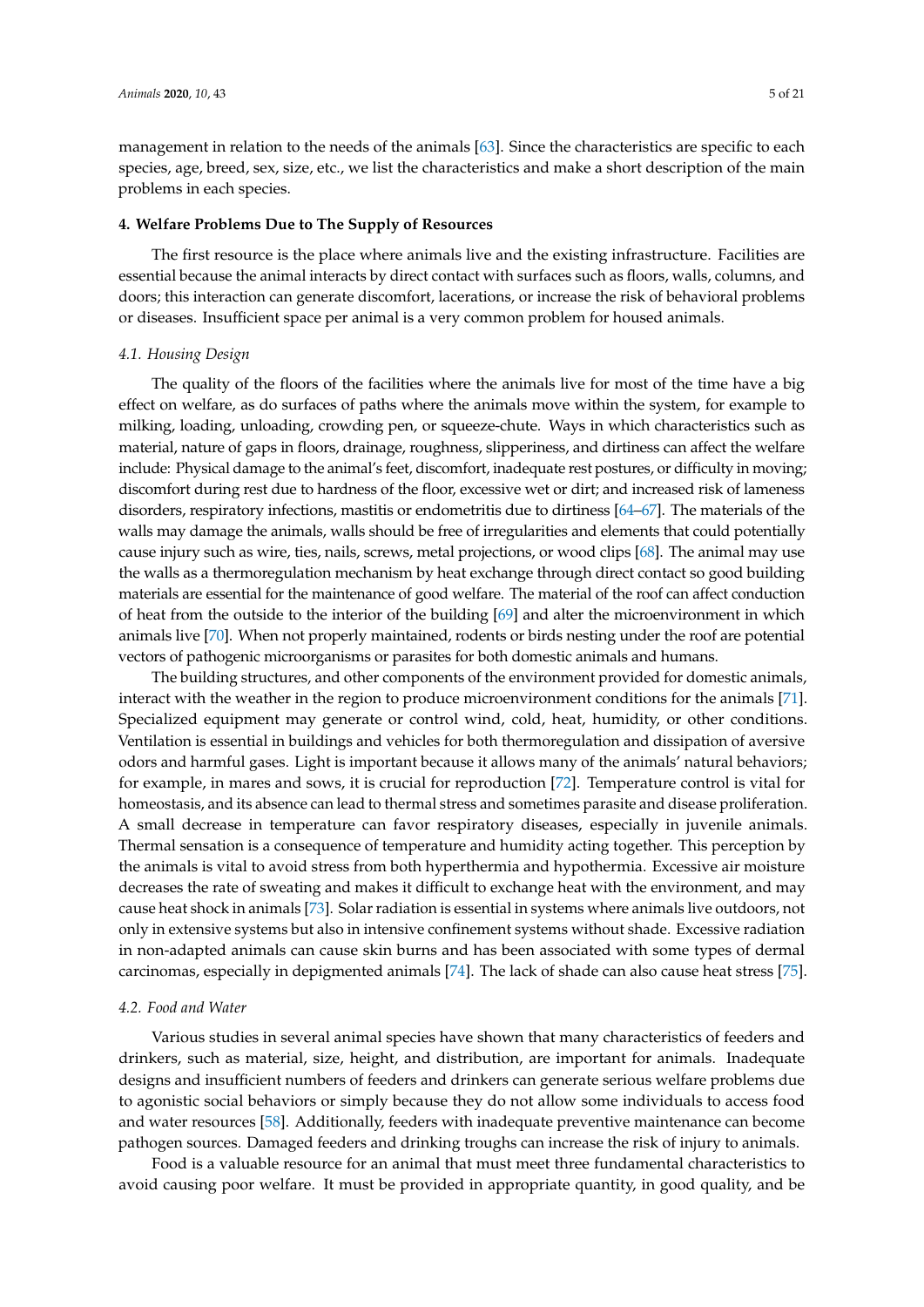accessible to all animals in a group. Therefore, factors such as the form of presentation of the food, the smell, color, taste, texture, and arrangement in space can determine whether or not all animals can access the resource when they have the motivation to do so [\[58\]](#page-15-18). Domestic species are willing to work hard to access water. Drinkers must be designed according to how animals show their water consumption behavior and be adapted to their anatomical structure. The water must be of sufficient quality to prevent problems in animals and be free of disturbing odors and tastes. The mishandling of both water and drinkers can generate many welfare problems due to dehydration; especially when the animal is under heat stress and its need for water increased. Any direct water consumption from natural water sources should take account of ecological implications. The amount of water used in beef production is described for four systems by Broom [\[47\]](#page-14-22)

## *4.3. Bedding and Objects in Animal Accommodation*

In many animal production systems, various materials are used as bedding in a building that houses animals. Among these materials are sawdust or wood chips, straw, synthetic materials, and agro-industry by-products such as rice hulls. The materials used in construction or bedding can also generate welfare problems, on the one hand for animal safety and on the other as a potential vector of diseases or parasites. Small particles forming dust can cause respiratory problems, for humans [\[76\]](#page-16-4) but also for animals such as pigs and calves [\[77\]](#page-16-5).

Objects in farm animal living accommodation can provide environmental enrichment to improve the captive environment and may prevent or reduce abnormal behaviors [\[78\]](#page-16-6). Objects can be fixed, mobile on the ground, or suspended, and designed to be touched, smelled, bitten or pushed. Objects within a system must be made of an innocuous material that does not injure the animals. Pigs prefer deformable and manipulable materials. Wooden objects can be dangerous when they break, leaving splinters that the animal can swallow. Plastic bags can cause asphyxiation and metal objects can cause cuts so all objects should be appropriate for the species.

## **5. Welfare Problems Due to Animal Grouping and Handling**

How humans interact with animals can lead to animal welfare problems [\[79\]](#page-16-7). This is a subject for the training of staff. All those who handle animals should receive training. The way in which animals are distributed in limited and enclosed areas should be appropriate for their needs. Almost all farm animals are highly gregarious [\[80\]](#page-16-8), and in the wild, they move in groups of defined numbers within a territorial or home range space [\[81\]](#page-16-9). The grouping of animals by human, on many occasions without taking account of their biology or former group composition, can lead to the expression of agonistic behaviors and serious welfare problems due to injuries and stress. The biology of the species must be taken into account, to make an adequate grouping, considering: the number of animals per group, sex, and physiological status [\[82\]](#page-16-10). An adequate density should allow freedom of movement of the animals and easy changes of posture. There should be space, at any given time, for all animals to lie down simultaneously with sufficient space between them for thermoregulation and movement. The group size should allow the recognition of all individuals and stable social cohesion [\[83\]](#page-16-11).

The movement of animals from one place to another should be done in such a way that it does not generate stress or injuries in animals [\[84\]](#page-16-12). Driving methods should avoid direct contact, including blows, use of sticks, ropes, electric goads, or sharp objects. It should also be done in a quiet environment and at a steady pace, without causing fear to the animals. There should be avoidance of shouting and high-pitched sounds, since scared animals have a higher risk of slipping, falling, and injury [\[85](#page-16-13)[,86\]](#page-16-14). Tools to facilitate driving without generating pain or stress in animals include flags and boards. The design and structure of buildings and races play an essential role in allowing easy movement of animals and ensuring good welfare. Poorly designed and poorly managed buildings lead to many welfare problems [\[85\]](#page-16-13). The training of stockpeople has been shown to substantially improve animal handling on farms, because it helps them understand the behavior of farm animals, positively modifies their attitudes, and improves their conduct toward animals [\[87–](#page-16-15)[89\]](#page-16-16).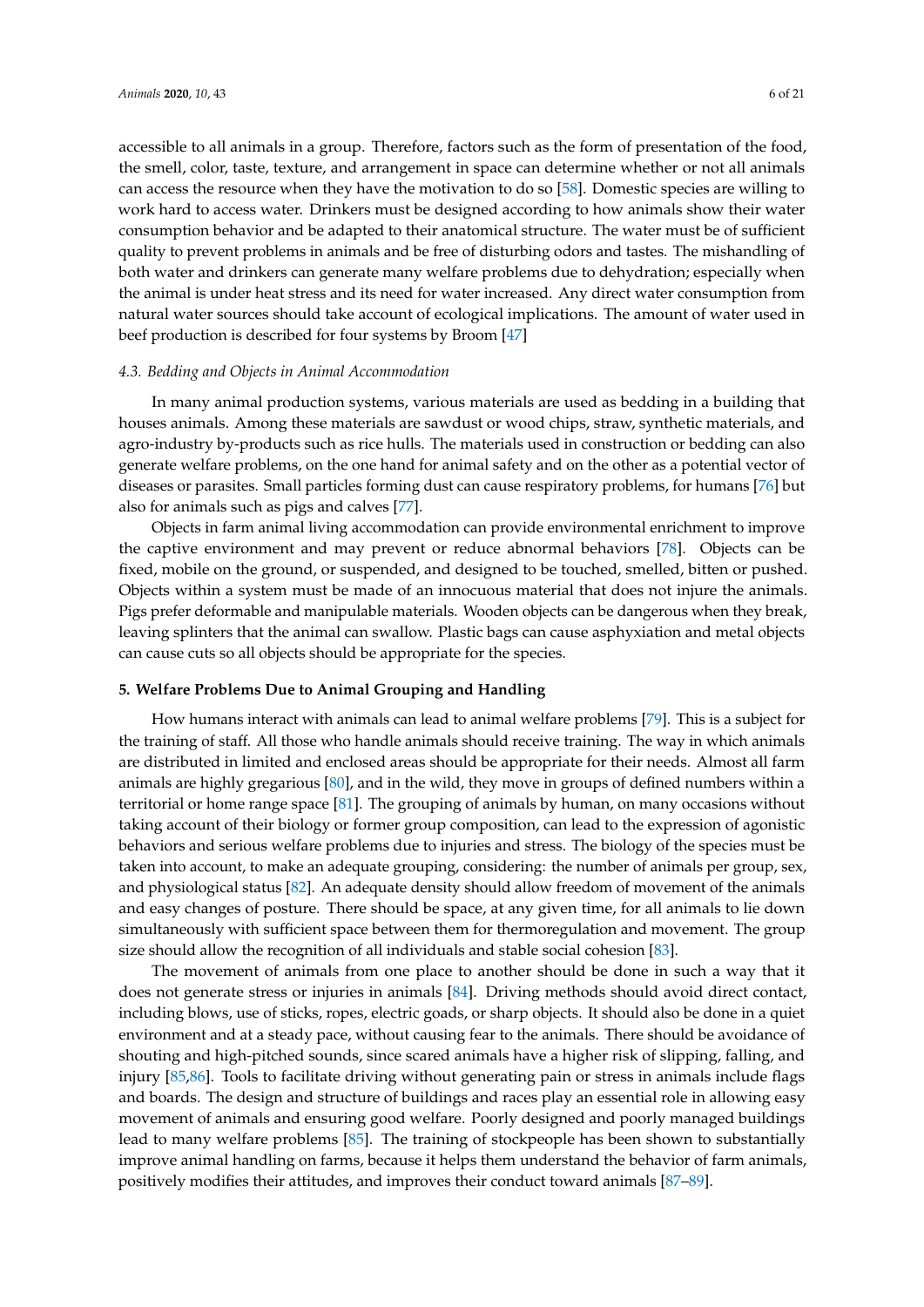A poor method for capturing animals can cause the animal to collide with hard structures and become injured [\[88\]](#page-16-17). Once captured, the animal can be immobilized, if necessary. This immobilization requires adequate equipment, specialized races and other structures, established protocols, and experienced handling by the person handling the animal [\[89\]](#page-16-16). Poor quality capture and immobilization generates risks for both the animal and the person who is handling it.

#### *Pain Management*

In animal production systems, many procedures generate pain in animals (see Table [1\)](#page-7-0); both acute and chronic pain have negative consequences for animal welfare [\[90\]](#page-16-18). Pain is possibly one of the consequences with the most negative perception for the general public, so improvement in pain management is essential for the animal production industry. Pain can be managed basically in three ways: abolishing painful practice, using anesthesia, and using analgesia. Some practices, such as tail-docking may be abolished because there is no evidence that they generate a benefit for production in good conditions, for quality of milk, or for animal health. The question to consider is whether or not the practice executed is essential and justifiable from various points of view, including animal welfare [\[59\]](#page-15-19). Another example is surgical castration, which has been demonstrated to be painful by much research [\[91](#page-16-19)[–93\]](#page-16-20). When partial strategies to reduce the pain caused by surgical castration are used, just analgesia or just anesthesia, pain is not completely prevented [\[94,](#page-17-0)[95\]](#page-17-1). The pain induced during castration, and during wound healing, leads to activation of adrenal and sympathetic axes [\[96\]](#page-17-2). It is well known that adrenal hormones affect immune function, reducing NK cell activity, lymphocyte population, lymphocyte proliferation, antibody production, and reactivation of latent viral infections [\[97\]](#page-17-3). These effects have severe consequences for health, including delayed wound healing and impaired responses to vaccination [\[96\]](#page-17-2). When a painful practice generates a high level of pain, local or general anesthesia should be used. When a procedure generates pain that is known to remain for a substantial time after the end of the intervention, it is necessary to use analgesia in addition to anesthesia. This pain alleviation is important because some practices in farm animals are legally accepted, for either tradition, cost, convenience, veterinary treatment, sport, or breeding reasons [\[62\]](#page-15-10).

#### **6. The Main Welfare Challenges in Production Systems**

Where stress means an environmental effect on an individual which over taxes its control systems and results in adverse consequences and eventually reduced fitness [\[96\]](#page-17-2), some welfare problems are associated with stress. Some involve pain, some are long-term, and others are short-term. Table [1](#page-7-0) is a summary of the most common welfare problems in farm animals. In addition to these problems for the animals, there can be difficulties for care staff if they receive different messages about animal care from owners, veterinarians, and colleagues.

The "one welfare" concept makes it clear that human welfare and non-human animal welfare mean the same thing, and that poor welfare often leads to poor health and other poor welfare, sometimes because the poor welfare suppresses immune system function. Poor welfare that makes production systems more inefficient is likely to have negative effects on human welfare too. Both stress and pain require energy for compensation, so part of the energy consumed by the animal is used to try to deal with welfare problems. The additional energy expenditure resulting from poor welfare reduces productive efficiency and has consequences for the sustainability of the system.

There is already scientific information about many of the causes of poor welfare and practical information about how to improve welfare, yet preventable mistakes that lead to many economic losses are made [\[98\]](#page-17-4). Some welfare problems mentioned in Table [1](#page-7-0) require that genetic selection of farm animals be modified to reduce productivity since the animals are metabolically over-taxed. There is a trade-off here between what is best for welfare and the desirability of use of efficient production systems so that environmental impact is reduced [\[42,](#page-14-18)[47\]](#page-14-22).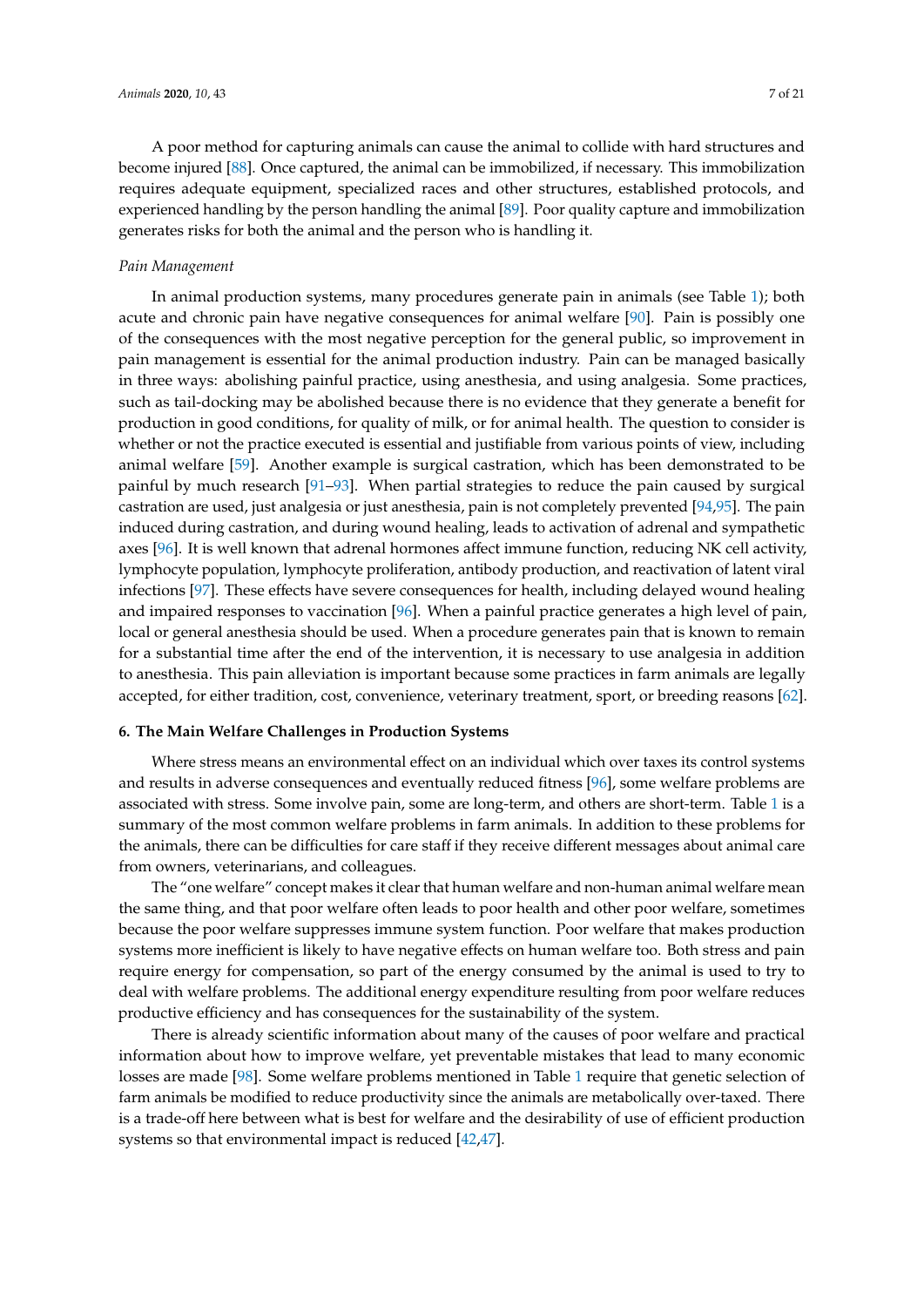<span id="page-7-0"></span>

| Species      | <b>Welfare Consequences</b>                                          | <b>From Genetic Selection and Resources</b>                                                                                              | From Animal Handling                                              | <b>Solutions</b>                                                                                                                              | References |
|--------------|----------------------------------------------------------------------|------------------------------------------------------------------------------------------------------------------------------------------|-------------------------------------------------------------------|-----------------------------------------------------------------------------------------------------------------------------------------------|------------|
|              | Mastitis                                                             | Metabolic pressure from high milk yield<br>Dirty infrastructure                                                                          | Bad milking practices                                             | Select and feed for lower yield<br>Prevention with cleaning and disinfection<br>Application of good milking practices                         | [99, 100]  |
|              | Lameness                                                             | Metabolic pressure from high milk yield<br>Floor quality (hardness, wet, dirt)<br>Food                                                   | Absence of podiatry                                               | Select and feed for lower yield<br>Improve floor condition<br>Preventive podiatry<br>Nutritional management                                   | $[101]$    |
|              | Metritis and other reproductive<br>disorders                         | Metabolic pressure from high milk yield<br>Dirty and wet floor<br>Food inadequacy                                                        | Bad peripartum protocols                                          | Select and feed for lower yield<br>Cleaning and disinfection of surfaces<br>Protocols of good management peripartum<br>Nutritional management | $[102]$    |
| Dairy cattle | Heat stress                                                          | Absence of overheating prevention<br>mechanisms<br>Absence of heat dissipation mechanisms<br>Food                                        | High density<br>Poor selection of breeds to put on site           | Shade<br>Fans<br>Water sprinklers<br>Reduce density<br>Use adapted breeds                                                                     | $[103]$    |
|              | Diarrhoea                                                            | Dirty water<br>Mishandling of colostrum                                                                                                  | Bad practices of grouping animals                                 | Good calf management practices<br>Improve water quality<br>Good colostrum management                                                          | [104, 105] |
|              | Respiratory diseases                                                 | Dusty buildings<br>Cold<br>High humidity                                                                                                 | Bad practices of grouping animals                                 | Dry, clean and larger building<br>Cold protection<br>Vaccination                                                                              | $[106]$    |
|              | Pain from surgical interventions                                     | Absence of analgesia, anaesthesia                                                                                                        | Dehorning disbudding<br>Tail docking<br>Bad restraining practices | Abolish unnecessary procedures<br>Use anaesthesia and analgesia<br>Improve restrained protocols                                               | $[107]$    |
|              | Social stress and abnormal<br>behaviours (fights, stereotypies etc.) | Insufficient space and needs not met<br>Scarce or inaccessible resources for all<br>animals (includes area, food, water,<br>enrichments) | Bad practices of grouping,<br>regrouping and density management   | Avoid individual housing in small pens. Good<br>grouping practices<br>Ensure that resources are available for all animals                     | $[58]$     |

## **Table 1.** Widespread welfare issues in domestic animals with usual causes and possible solutions.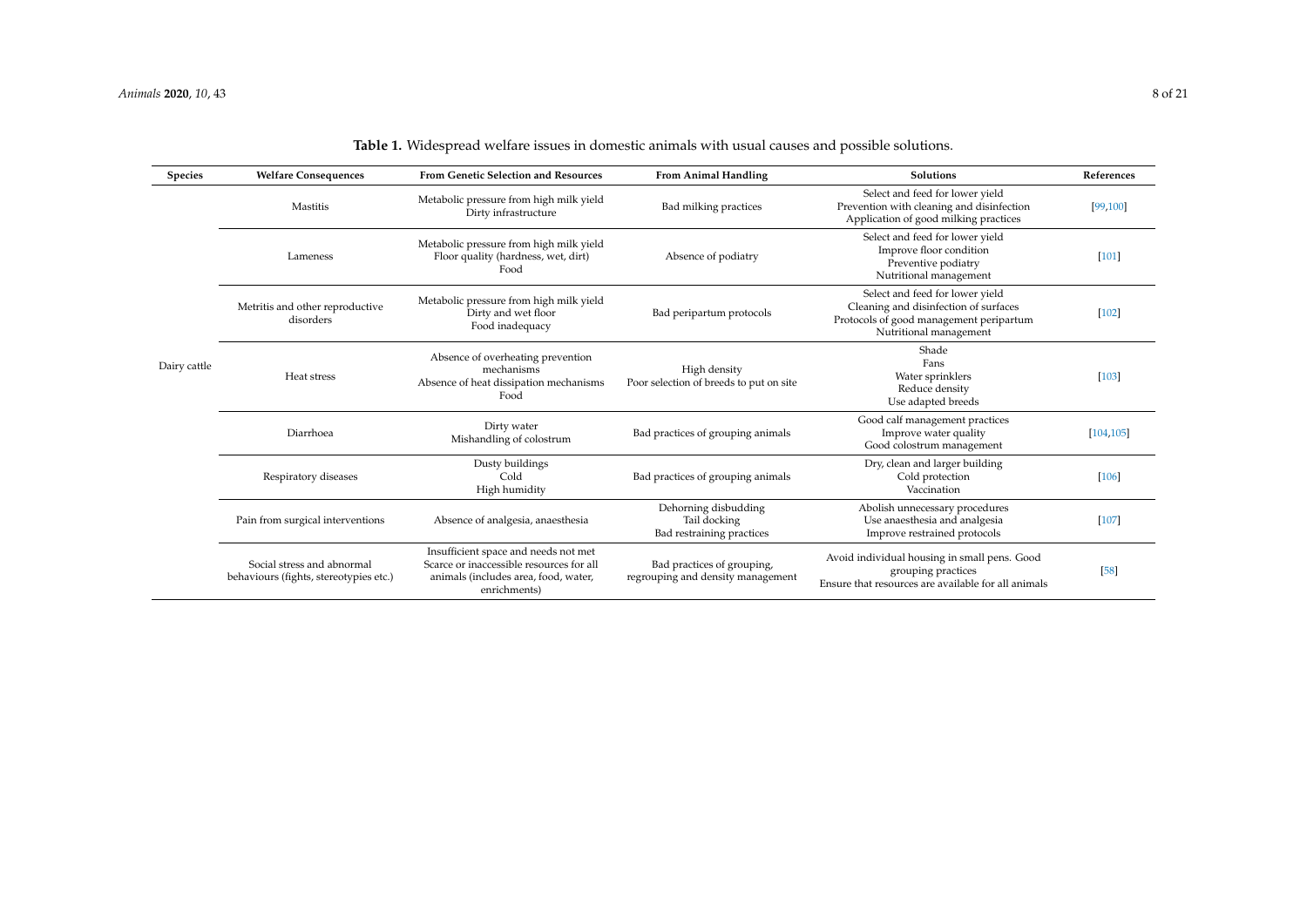Beef cattle

| <b>Species</b> | <b>Welfare Consequences</b>                                                               | From Genetic Selection and Resources                                                                                                     | From Animal Handling                                                             | <b>Solutions</b>                                                                                                                          | References      |
|----------------|-------------------------------------------------------------------------------------------|------------------------------------------------------------------------------------------------------------------------------------------|----------------------------------------------------------------------------------|-------------------------------------------------------------------------------------------------------------------------------------------|-----------------|
|                | Lameness Swollen joints<br>Arthritis                                                      | Genetic selection for fast growth<br>Floor quality (Hardness, wet, dirt)                                                                 | Absence of podiatry<br>Poor herd handling                                        | Avoid fastest growing strains<br>Improve floor condition<br>Preventive podiatry<br>Nutritional management<br>Improve management protocols | $[108 - 110]$   |
| eef cattle     | Heat stress                                                                               | Absence of overheating prevention<br>mechanisms<br>Absence of heat dissipation mechanisms<br>Inappropriate food                          | Absence of shadow<br>Very heavy animals<br>Breeds with dark hair                 | Provide shade<br>Fans<br>Water sprinklers<br>Reduce density<br>Adapted breeds                                                             | [75, 111, 112]  |
|                | Underfeeding                                                                              | Poor supply of forage in extensive systems                                                                                               | Poor herd handling                                                               | Improve grazing system<br>Silvopastoral systems                                                                                           | $[113]$         |
|                | Pain from surgical interventions                                                          | Absence of analgesia, anaesthesia                                                                                                        | Dehorning Disbudding<br>Bad restrained practices Castration<br>Hot-iron branding | Abolish unnecessary procedures<br>Use anaesthesia and analgesia<br>Improve restraining protocols                                          | [107, 114, 115] |
|                | Social stress and abnormal<br>behaviours (fights)                                         | Scarce or inaccessible resources for all animals<br>(includes area, food, water, enrichments)                                            | Bad practices of grouping,<br>regrouping and density management                  | Good grouping practices<br>Ensure that resources are available for all animals                                                            | $[83]$          |
|                | Neonatal mortality                                                                        | Infrastructure                                                                                                                           | Bad peripartum practices                                                         | Reduce sow stress before and during parturition<br>Improve facilities                                                                     | [116, 117]      |
|                | Weaning                                                                                   | Food change                                                                                                                              | Abrupt separation from the mother<br>at an early age<br>Mix of unknown groups    | Make groups with established hierarchy from<br>the beginning<br>Do not mix groups<br>Leave the animals more days with the mother          | $[118]$         |
|                | Social stress and abnormal<br>behaviours (bites, redirected<br>behaviour and stereotypes) | Individual confinement<br>Scarce or inaccessible resources for all<br>animals (includes area, food, water,<br>environmental enrichments) | Bad practices of grouping,<br>regrouping and density management                  | Do not confine in stall or tether<br>Good grouping practices<br>Ensure that resources are available for all animals                       | 58,119          |
| Pigs           | Heat stress                                                                               | Absence of overheating prevention<br>mechanisms<br>Absence of heat dissipation mechanisms<br>$\Gamma_{\text{total}}$                     | High density<br>Poor selection of breeds to put on site                          | Fans<br>Water sprinklers<br>Reduce density<br>المائد ومسط المستقيمات                                                                      | $[120]$         |

## **Table 1.** *Cont*.

|      |                                                                                           |                                                                                                                                          | Mix of unknown groups                                                                                | Leave the animals more days with the mother                                                                             |               |
|------|-------------------------------------------------------------------------------------------|------------------------------------------------------------------------------------------------------------------------------------------|------------------------------------------------------------------------------------------------------|-------------------------------------------------------------------------------------------------------------------------|---------------|
| Pigs | Social stress and abnormal<br>behaviours (bites, redirected<br>behaviour and stereotypes) | Individual confinement<br>Scarce or inaccessible resources for all<br>animals (includes area, food, water,<br>environmental enrichments) | Bad practices of grouping,<br>regrouping and density management                                      | Do not confine in stall or tether<br>Good grouping practices<br>Ensure that resources are available for all animals     | [58, 119]     |
|      | Heat stress                                                                               | Absence of overheating prevention<br>mechanisms<br>Absence of heat dissipation mechanisms<br>Food                                        | High density<br>Poor selection of breeds to put on site                                              | Fans<br>Water sprinklers<br>Reduce density<br>Adapted breeds                                                            | [120]         |
|      | <b>Bursitis</b>                                                                           | Inappropriate genetic selection<br>Infrastructure                                                                                        | Bad grouping practices                                                                               | Genetic selection to minimise<br>Infrastructure improvement                                                             | $[121]$       |
|      | Lameness                                                                                  | Floor quality (hardness, wet, dirt)<br>Pen conditions<br>Space restriction                                                               | Lack of preventive actions                                                                           | Improve floor condition<br>Preventive podiatry                                                                          | [122]         |
|      | Pain from surgical interventions                                                          | Absence of analgesia, anaesthesia                                                                                                        | Tail-docking<br>Teeth resection<br>Castration<br>Ear-tagging<br>Notching<br>Bad restrained practices | Abolish unnecessary procedures<br>Use anaesthesia and analgesia<br>Improve restrained protocols<br>Use immunocastration | [95, 96, 123] |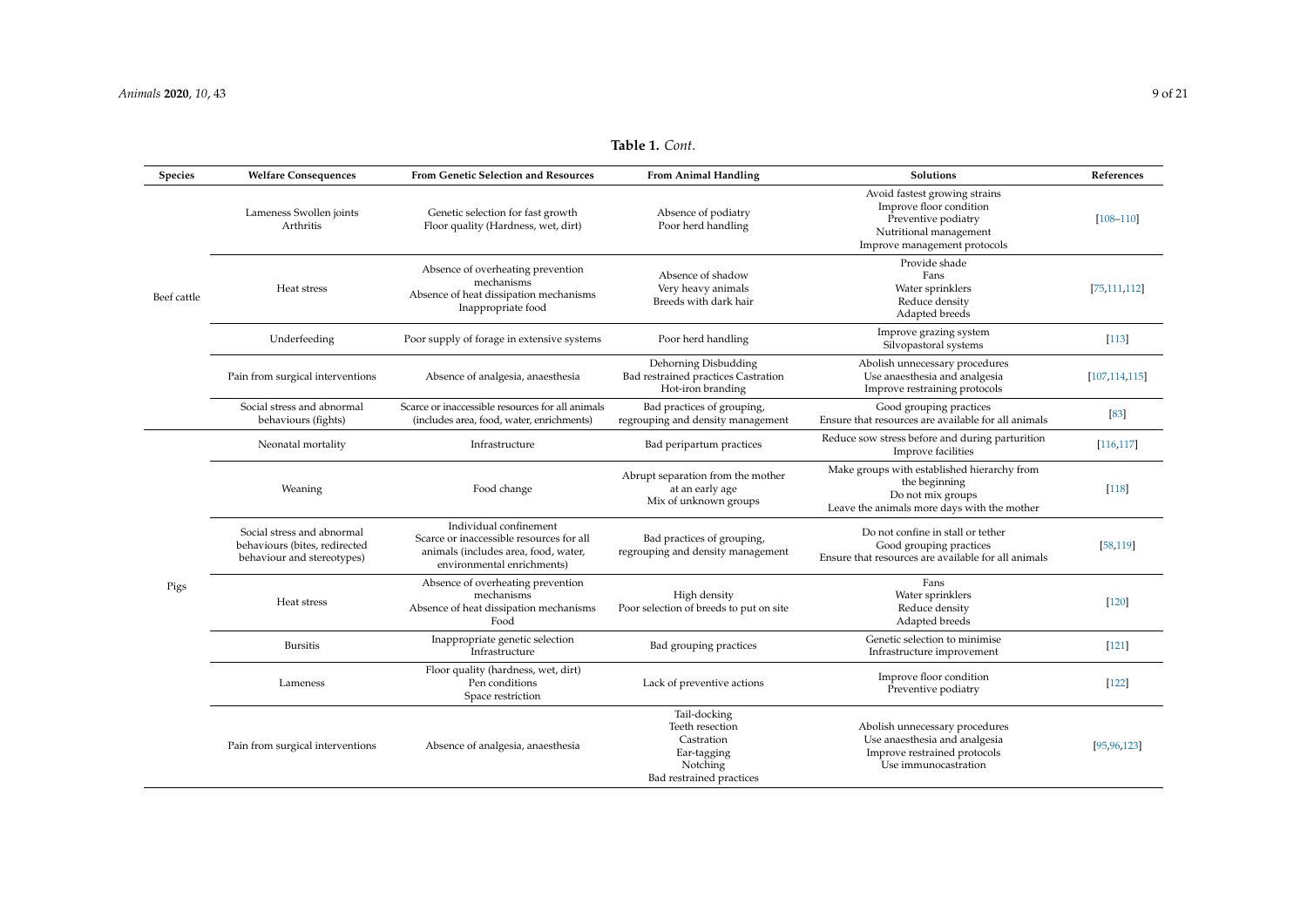| <b>Species</b>  | <b>Welfare Consequences</b>                                                        | <b>From Genetic Selection and Resources</b>                                                                      | <b>From Animal Handling</b>                                       | <b>Solutions</b>                                                                                                                                                                                              | References    |
|-----------------|------------------------------------------------------------------------------------|------------------------------------------------------------------------------------------------------------------|-------------------------------------------------------------------|---------------------------------------------------------------------------------------------------------------------------------------------------------------------------------------------------------------|---------------|
| Laying<br>hens  | Foot problems (dermatitis, bumble<br>foot, hyperketosis, excessive claw<br>growth) | Floor and facilities quality (hardness, wet,<br>dirt)                                                            | Lack of preventive actions                                        | Litter hygiene<br>Use low pressure-loading perches<br>Provide scratching surfaces<br>Food<br>Choose healthy breed                                                                                             | $[124]$       |
|                 | Injurious behaviour (aggression<br>feather pecking)                                | Scarce or not accessible resources for all<br>animals (includes area, food, water,<br>enrichment, perch to rest) | Housing<br>density                                                | Avoid conventional cages.<br>Stable groups<br>Ensure that resources are sufficient and available for all<br>animals                                                                                           | $[125 - 127]$ |
|                 | Osteoporosis (due to selection for<br>high egg yield), keel bone fractures         | Insufficient space for exercise.<br>Inadequate diet                                                              | No evidence from animal handling                                  | Provide space to exercise and meet all needs. Perch<br>height/design<br>Low pressure-loading perches<br>Provide trajectory clear of objects for movement between<br>perch & ground<br>Breed for bone strength | [128, 129]    |
|                 | Mutilations                                                                        | Absence of analgesia, anaesthesia                                                                                | Beak-trimming<br>Toe-clipping<br>Dubbing<br>De-spurring           | Abolish unnecessary procedures.<br>Use anaesthesia and analgesia                                                                                                                                              | $[125]$       |
| Meat<br>poultry | Locomotion problems (poor walking<br>ability, lameness)<br>Dermatitis              | Growth too fast for leg strength.<br>Floor and facilities quality (hardness, wet,<br>dirt)                       | Lack of preventive actions, e.g., feed<br>less if growth too fast | Genetic selection for slower growth<br>Reduce feed<br>Improve litter hygiene                                                                                                                                  | [130, 131]    |
|                 | Physiological disorders (ascities,<br>sudden death syndrome)                       | Growth too fast for metabolic function                                                                           | Lack of preventive actions, e.g., feed<br>less if growth too fast | Genetic selection for slower growth<br>Reduce feed                                                                                                                                                            | $[132]$       |
|                 | Heat stress                                                                        | Absence of overheating prevention<br>mechanisms<br>Absence of heat dissipation mechanisms<br>Food                | High density.<br>Poor selection of breeds to put on site          | Fans<br>Reduce density<br>Adapted breeds                                                                                                                                                                      | [133]         |
| Fish            | Physiological disorders                                                            | Poor water quality                                                                                               | Stocking density too high                                         | Ensure good aeration and water quality<br>Appropriate and sufficient space<br>Reduce stocking density                                                                                                         | [134, 135]    |
|                 | Fin erosion                                                                        | Infrastructure (floating cages, ponds)                                                                           | Stocking density too high                                         | Infrastructure preventive maintenance<br>Reduce stocking density                                                                                                                                              | [136]         |
|                 | Hunger                                                                             | Insufficient food                                                                                                | Fasting<br>Poor food distribution                                 | Reduce stocking density<br>Improve food distribution so all fish get sufficient food                                                                                                                          | [137, 138]    |
|                 | Exposure to air                                                                    | Insufficient space                                                                                               | Poor handling procedures                                          | Avoid air exposure                                                                                                                                                                                            | [139]         |
|                 | Aggression                                                                         | Lack of resources<br>Insufficient space                                                                          | Stocking density too high                                         | Reduce stocking density<br>Good grouping practices<br>Ensure that resources are available for all animals                                                                                                     | $[137]$       |

## **Table 1.** *Cont*.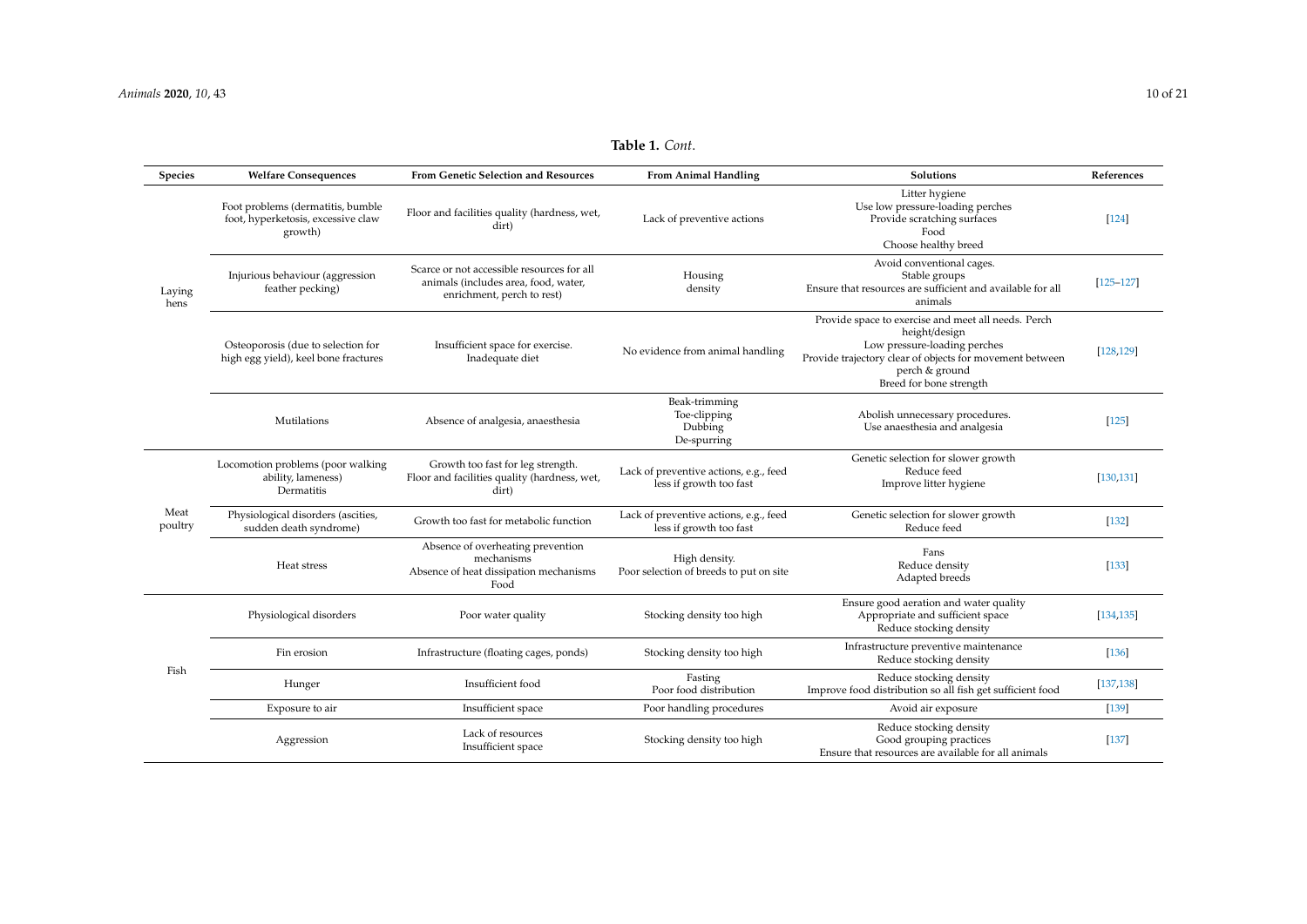| Species | <b>Welfare Consequences</b>                                | <b>From Genetic Selection and Resources</b>                                       | From Animal Handling                                                                                       | <b>Solutions</b>                                                                                                                                                                                                                  | References      |
|---------|------------------------------------------------------------|-----------------------------------------------------------------------------------|------------------------------------------------------------------------------------------------------------|-----------------------------------------------------------------------------------------------------------------------------------------------------------------------------------------------------------------------------------|-----------------|
| Horses  | <b>Aversive Taming</b>                                     | Inadequate taming space                                                           | Soring and abusive training methods                                                                        | Good taming and training practices                                                                                                                                                                                                | $[140]$         |
|         | Overload and overexertion<br>(Carriage and by stockpeople) | Inappropriate saddles and bridles                                                 | Poor handling procedures                                                                                   | Appropriate calculation of load capacity<br>Adequate design and use of saddles and bridles<br>Improve handling procedures<br>Appropriate workload timing                                                                          | $[140 - 142]$   |
|         | Discomfort from uncomfortable<br>saddles and bridles       | Inappropriate saddles and bridles                                                 | Poor handling procedures                                                                                   | Adequate design and use of saddles and bridles<br>Improve handling procedures                                                                                                                                                     | $[143]$         |
|         | Colic                                                      | Multifactorial                                                                    | Poor handling procedures                                                                                   | Ensure water quality and availability<br>Allow pasture access<br>Avoid feeding hay on the ground in sandy areas<br>Feed grain and pelleted feeds only when necessary<br>Allow exercise<br>Control parasites<br>Ensure dental care | $[144]$         |
|         | Abnormal behaviour (including<br>stereotypies)             | Individual housing. Density.<br>Absence of enrichments                            | Social isolation. Poor human-animal<br>relationship                                                        | Avoid individual housing<br>Allow socialisation<br>Environmental enrichment<br>Training                                                                                                                                           | 58,145          |
|         | Locomotion problems (lameness)                             | Floor and facility quality (Hardness, wet, dirt)<br>Inadequate feeding<br>Injurie | Lack of preventive actions                                                                                 | Improve floor condition<br>Preventive podiatry                                                                                                                                                                                    | 141, 145, 146   |
|         | Hunger and dehydration (working<br>horses)                 | Absence of sufficient water.<br>Absence of sufficient food                        | Bad practices in food handling                                                                             | Adequate supply of food and water in quality, quantity,<br>and availability                                                                                                                                                       | [141, 142, 145] |
|         | Hunger and dehydration (stray dog)                         | Absence of sufficient water.<br>Absence of sufficient food                        | Abandonment of animals<br>Animals without owner                                                            | Control programs for stray animals<br>Feeding in shelter<br>Provide water and food supply                                                                                                                                         | $[147]$         |
|         | Breed related conditions                                   | Genetic selection for flat faces and other<br>characters                          | Individuals allow breeding of dogs<br>with genetic abnormalities                                           | Avoid selection pressure for unadaptive "aesthetic" qualities<br>Increase genetic diversity<br>Do not allow dogs with flat faces to breed                                                                                         | $[148]$         |
|         | Obesity (pet dogs)                                         | Overfeeding                                                                       | Lack of exercise                                                                                           | Proper management of balanced diets<br>Regular exercise                                                                                                                                                                           | $[149]$         |
| Dogs    | Chronic pain (stray and pet dogs)                          | Failure to provide analgesia                                                      | Failure to use analgesia. Absence of<br>veterinary treatment                                               | Preventive veterinary medicine and timely pain treatment<br>Use analgesia                                                                                                                                                         | $[150]$         |
|         | Behavioural problems (pet dogs)                            | Absence of enrichment<br>Space                                                    | Absence of early education<br>Inappropriate grouping<br>Social isolation<br>Poor human-animal relationship | Owner education<br>Animal training<br>Appropriate stimuli, do not leave dogs without other<br>dogs or people for long periods<br>Exercise<br>Socialization                                                                        | $[151]$         |
|         | Injuries (dog fighting)                                    | Insufficient space                                                                | Inadequate grouping                                                                                        | Abolition of dogfights                                                                                                                                                                                                            | [152]           |

Ear cropping and tail docking Abolish unnecessary procedures [\[153\]](#page-19-12)

Mutilations Absence of use of anaesthesia and/or<br>analgesia

## **Table 1.** *Cont*.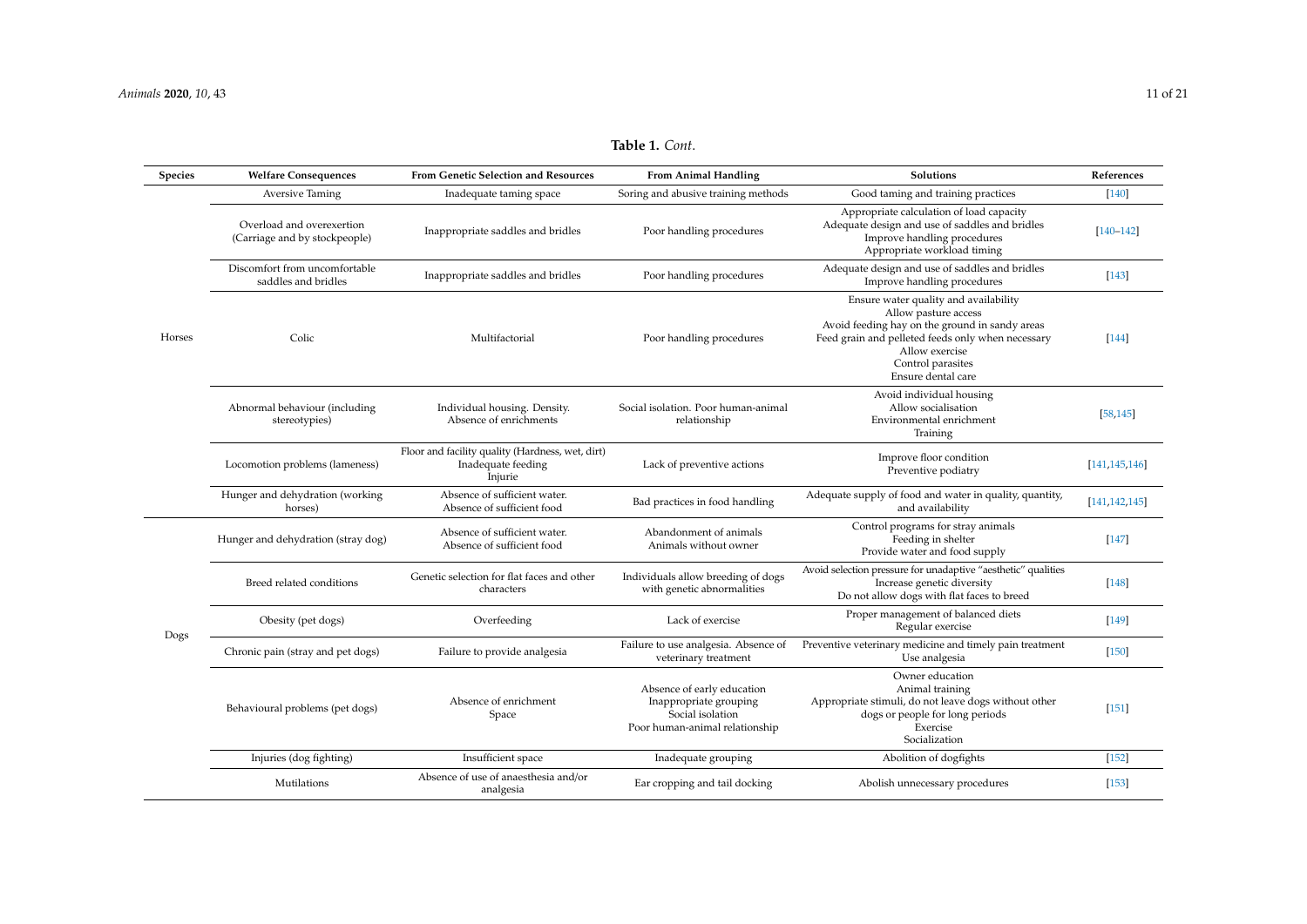## **7. Animal Production Systems, Human Health, and Environmental Impact**

Under the concept of "one health", it is understood that the health of humans and other animals are the same concept and area of effect [\[154\]](#page-19-13); therefore, the maintenance of health in production systems has positive repercussions on the assurance of good human health and mean health in all populations. The concept of One Welfare arises as a complement to the one health approach [\[154](#page-19-13)[,155\]](#page-19-14); The fields of human and non-human welfare are empowered by addressing more effectively the connection between policy and science, including environmental science and sustainability. There is interconnection between the environment and the welfare of all animals, including humans [\[156\]](#page-19-15). Since the most prolonged and important human interaction with other animals is with pets and indirectly with the products of farm animals, Table [2](#page-11-0) shows the main zoonotic diseases, excluding many that are transmitted by wild animals.

| <b>Zoonotic Disease</b>                                       | Organism                                     | <b>Main Reservoirs</b>                                    |
|---------------------------------------------------------------|----------------------------------------------|-----------------------------------------------------------|
| Animal influenza                                              | Influenza A viruses                          | Pigs, poultry, humans                                     |
| Anthrax                                                       | Bacillus anthracis                           | Livestock, environment, wild animals                      |
| Avian influenza                                               | Influenza A viruses                          | Poultry, ducks                                            |
| Bovine tuberculosis                                           | Mycobacterium bovis                          | Cattle                                                    |
| <b>Brucellosis</b>                                            | Brucella spp.                                | Cattle, goats, sheep, pigs                                |
| Campylobacteriosis                                            | Campylobacter spp.                           | Poultry, other farm animals                               |
| Crimean-Congo haemorrhagic fever<br>(CCHF)                    | <b>CCHF</b> virus                            | Livestock, ticks                                          |
| Cryptosporidiosis                                             | Cryptosporidium spp.                         | Cattle, sheep, pets                                       |
| Cysticercosis/Taeniasis                                       | Taenia spp.                                  | Cattle, pigs                                              |
| Erysipeloid                                                   | Erysipelothrix rhusiopathiae                 | Pigs, fish, environment                                   |
| Fish tank/swimming pool granuloma                             | Mycobacterium marinum                        | Fish                                                      |
| Glanders                                                      | Burkholderia mallei                          | Horse, donkey, mule                                       |
| Haemorrhagic colitis and haemolytic<br>uraemic syndrome (HUS) | Shiga toxin-producing E. coli                | Ruminants                                                 |
| Hendra virus infection                                        | Hendra virus                                 | Horses, bats                                              |
| Hepatitis E                                                   | Hepatitis E virus                            | Pigs, wild boar, deer                                     |
| Hydatid disease                                               | Echinococcus granulosus                      | Dogs, sheep                                               |
| Leptospirosis                                                 | Leptospira spp.                              | Ruminants                                                 |
| Listeriosis                                                   | Listeria spp.                                | Cattle, sheep                                             |
| Louping ill                                                   | Louping ill virus                            | Sheep, grouse                                             |
| Lyme disease                                                  | Borrelia burgdorferi                         | Sheep, ticks, rodents, deer, small mammals                |
| Lymphocytic choriomeningitis                                  | Lymphocytic choriomeningitis<br>virus (LCMV) | Rodents                                                   |
| Orf                                                           | Orf virus                                    | Sheep, goats                                              |
| Ovine chlamydiosis                                            | Chlamydia abortus                            | Sheep, farm animals                                       |
| Pasteurellosis                                                | Pasteurella spp.                             | Dogs, cats, many mammals                                  |
| Psittacosis                                                   | Chlamydia psittaci                           | Psittacine birds, poultry, ducks                          |
| Q fever                                                       | Coxiella burnetii                            | Cattle, sheep, goats, cats                                |
| Rabies                                                        | Rabies virus and other<br>lyssaviruses       | Cattle, horses, dogs, foxes, haematophagous<br>bats, cats |
| Rat bite fever                                                | Streptobacillus moniliformis                 | Rats                                                      |
| Rift Valley fever                                             | Rift Valley fever virus                      | Cattle, goats, sheep                                      |
| Ringworm                                                      | Dermatophyte fungi                           | Many animal species                                       |
| Salmonellosis                                                 | Salmonella spp.                              | Poultry, farm animals                                     |
| Streptococcal sepsis                                          | Streptococcus suis                           | Pigs                                                      |
| Streptococcal sepsis                                          | Streptococcus zooepidemicus                  | Horses                                                    |
| Tickborne encephalitis                                        | Tickborne encephalitis virus                 | Rodents, small mammals, livestock                         |
| Toxocariasis                                                  | Toxocara canis/catis                         | Dogs, cats                                                |
| Toxoplasmosis                                                 | Toxoplasma gondii                            | Cats, ruminants                                           |
| Trichinellosis                                                | Trichinella spiralis                         | Pigs, wild boar                                           |
| Zoonotic diphtheria                                           | Corynebacterium ulcerans                     | Cattle, farm animals, dogs                                |

<span id="page-11-0"></span>**Table 2.** Most significant zoonotic diseases around the world. Listed by alphabetic order, not importance order. Adapted from the OIE-Listed diseases 2019.

#### **8. Consequences of Human-Animal Relations for The Environment**

In addition to the human-animal interaction problem of humans getting diseases directly from non-human animals, a further major problem is that human actions are having adverse effects on ecosystems and the whole world environment. This paradigm is not new; it began last century with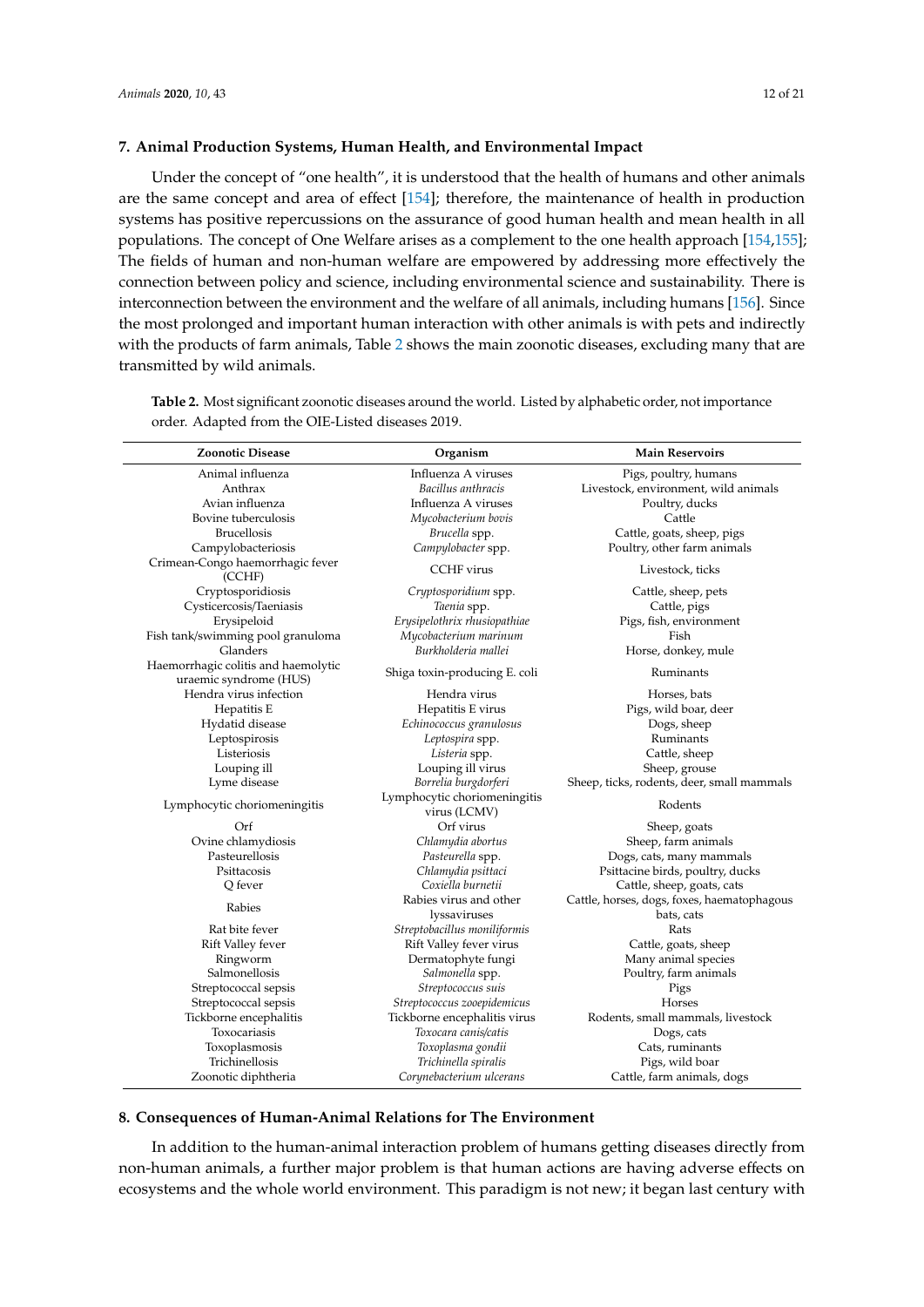the issue of climate change and global warming, which triggered alarms, especially for considering animal production systems as significantly responsible for greenhouse gas production and having a very large water and carbon footprint [\[157\]](#page-19-16). The need for a focus of attention on the impact of animal production on the environment has been strongly emphasized [\[158\]](#page-19-17). Livestock are described as one of the biggest factors responsible for climate change. Whilst there is now evidence that refutes several of these claims [\[159\]](#page-19-18), the publication generated such a degree of discomfort with its assertions that it encouraged scientific investigation of the subject and efforts to refute the conclusions [\[159–](#page-19-18)[162\]](#page-19-19). One of the issues is that data often refer to only one system and this can be misleading. For example, whilst [\[158\]](#page-19-17) and many other publications use largely beef feedlot system data when referring to beef impacts, beef production from feedlot systems is much worse for conserved water usage than extensive pasture, fertilized pasture, and semi-intensive silvopastoral systems; the last is a form of agroforestry, typically integrating three-level plant production, including improved pastures, high densities fodder shrubs with edible leaves, and timber, fruit or palm trees, that may also have edible leaves [\[163\]](#page-19-20). Land use is highest for extensive pasture and higher for feedlot systems than that for semi-intensive silvopastoral systems [\[47\]](#page-14-22). Another important issue is that herbivorous animals such as cattle, sheep and some farmed fish can consume material that humans cannot consume. If the food products of these herbivorous animals are consumed, world resources are used more efficiently if they are not fed grain or other potential human food. It can be considered wasteful for human food to be fed to animals with a big loss of food availability to humans [\[163](#page-19-20)[,164\]](#page-19-21). Broom [\[165\]](#page-20-0) states that any effect which the general public find unacceptable makes a system unsustainable, for example: inefficient use of world resources, adverse effects on human health, negative impacts on animal welfare, harmful environmental effects, unacceptable genetic modification, not being "fair trade" or damage to rural communities. Some alternative solutions are agroforestry and the use of silvopastoral systems [\[166](#page-20-1)[,167\]](#page-20-2). It has been shown that applying the principles of animal welfare for health assurance and maintenance of productive efficiency also has a direct impact on sustainability [\[163\]](#page-19-20) and that some systems with high animal welfare standards are good for most other aspects of sustainability [\[168\]](#page-20-3).

As an example of this are the set of "sustainable development goals (SDGs)" that the United Nations adopted in 2015, to reach 2030, a scenario without hunger and poverty, safe from the critical effects of climate change and loss of biodiversity [\[169\]](#page-20-4). A workshop called "Animal Welfare and the Sustainable Development Goals" in 2018 at the Swedish University of Agricultural Science had a group of 12 active participants, from eight countries, with an academic background in agricultural or veterinary science. They evaluated every goal and found that although animal welfare was not explicitly mentioned in the SDGs, working to achieve those goals is compatible with working the improvement of animal welfare [\[170\]](#page-20-5).

## **9. Conclusions**

Consideration of the welfare, including the health, of humans and consideration of welfare and disease spread in other animals, cannot be separated from evaluating the consequences of human decisions about the natural world. We ought to try to take account of each living being, and each community, population, and ecosystem; otherwise, human as well as other life could be endangered. Proposals are made to take account of the concepts of one health, one welfare, one biology; and to apply them to daily decisions about production systems. Animal welfare is fundamental to making decisions about the global consequences of our relationships with domestic animals, not only the direct impact of manipulating them, but also the effect on the environment, on disease spread, natural resource availability, culture, and society. A series of possible solutions are presented for a wide range of animal welfare problems, taking account, where relevant, of zoonotic and other diseases.

**Author Contributions:** Conceptualization, A.M.T., M.C.C. and D.M.B.; methodology, A.M.T., M.C.C. and D.M.B.; investigation, A.M.T., M.C.C. and D.M.B.; writing—original draft preparation, A.M.T. and M.C.C.; writing—review and editing, A.M.T., M.C.C. and D.M.B.; funding acquisition, A.M.T. All authors have read and agreed to the published version of the manuscript.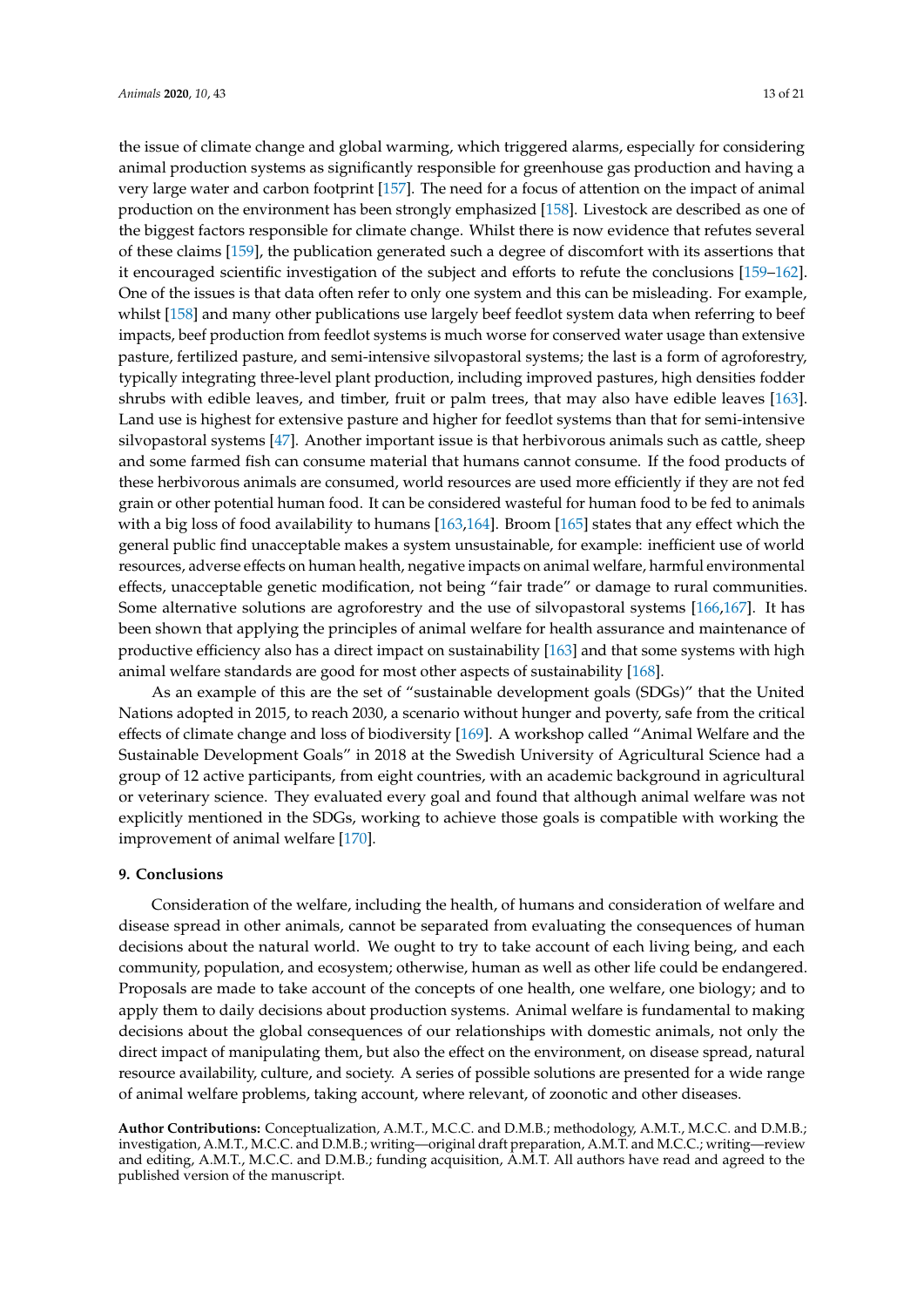**Funding:** This research was funded by grant 1115574558712, Project: Sistemas agropecuarios resilientes en el trópico húmedo para la ruralidad del posconflicto. Convocatoria 745- COLCIENCIAS.

**Acknowledgments:** We express our gratitude to COLCIENCIAS for the financial support. We thank Ximena Tarazona and Adelina Velez for their help in formatting the manuscript.

**Conflicts of Interest:** The authors declare no conflict of interest.

## **References**

- <span id="page-13-0"></span>1. Vaughan, T.A.; Ryan, J.M.; Czaplewski, N.J. *Mammalogy*, 6th ed.; Jones & Bartlett: Burlington, MA, USA, 2015.
- <span id="page-13-1"></span>2. Premack, D. Human and animal cognition: Continuity and discontinuity. *Proc. Natl. Acad. Sci. USA* **2007**, *104*, 13861–13867. [\[CrossRef\]](http://dx.doi.org/10.1073/pnas.0706147104)
- <span id="page-13-17"></span>3. Broom, D.M. *The Evolution of Morality and Religion*; Cambridge University Press: Cambridge, UK, 2003.
- <span id="page-13-4"></span>4. Broom, D.M. *Sentience and Animal Welfar*; CABI Publishing: Wallingford, UK, 2014.
- <span id="page-13-2"></span>5. McBride, S.D.; Morton, A.J. Indices of comparative cognition: Assessing animal models of human brain function. *Exp. Brain Res.* **2018**, *236*, 3379–3390. [\[CrossRef\]](http://dx.doi.org/10.1007/s00221-018-5370-8) [\[PubMed\]](http://www.ncbi.nlm.nih.gov/pubmed/30267138)
- <span id="page-13-3"></span>6. Falk, D.; Hofman, M.A. *Evolution of the Primate Brain from Neuron to Behavior*, 1st ed.; Elsevier: Amsterdam, The Netherlands, 2012; p. 195. ISBN 978-0-444-53860-4.
- <span id="page-13-5"></span>7. Webb, C.E.; Romero, T.; Franks, B.; Waal, F. Long-term consistency in chimpanzee consolation behaviour reflects empathetic personalities. *Nat. Commun.* **2017**, *8*, 292. [\[CrossRef\]](http://dx.doi.org/10.1038/s41467-017-00360-7) [\[PubMed\]](http://www.ncbi.nlm.nih.gov/pubmed/28819207)
- 8. Custance, D.; Mayer, J. Empathic-like responding by domestic dogs (Canis familiaris) to distress in humans: An exploratory study. *Anim. Cogn.* **2012**, *15*, 851–859. [\[CrossRef\]](http://dx.doi.org/10.1007/s10071-012-0510-1) [\[PubMed\]](http://www.ncbi.nlm.nih.gov/pubmed/22644113)
- <span id="page-13-6"></span>9. Pérez, A.; Gomila, A. The comparative study of empathy: Sympathetic concern and empathic perspective-taking in non-human animals. *Biol. Rev.* **2018**, *93*, 248–269. [\[CrossRef\]](http://dx.doi.org/10.1111/brv.12342)
- <span id="page-13-7"></span>10. de Waal, F.B.M. *Are We Smart Enough to Know How Smart Animals Are?* W.W. Norton & Company: New York, NY, USA, 2016; ISBN 978-0-393-35366-2.
- <span id="page-13-8"></span>11. Broom, D.M. The biological basis for religion and religion's evolutionary origins. In *The Evolution of Religion, Religiosity and Theology: A Multi-Level and Multi-Disciplinary Approach*; Feierman, J., Oviedo, L., Eds.; Routledge: London, UK, 2019; pp. 70–83. ISBN 9780429285608.
- <span id="page-13-9"></span>12. Skinner, M. *Encyclopedia of Reproduction*, 2nd ed.; Academic Press: San Diego, CA, USA, 2018; ISBN 9780128118993.
- <span id="page-13-10"></span>13. Cooper, T.G.; Noonan, E.; von Eckardstein, S.; Auger, J.; Baker, G.; Behre, H.M.; Haugen, T.B.; Kruger, T.; Wang, C.; Michael, T.; et al. World Health Organization reference values for human semen characteristics. *Hum. Reprod. Update* **2010**, *16*, 231–245. [\[CrossRef\]](http://dx.doi.org/10.1093/humupd/dmp048)
- <span id="page-13-11"></span>14. Zhou, J.; Wang, B.; Hu, Y.; Sun, H. Association between the number of oocytes retrieved and cumulative live birth rate in women aged 35–40 years undergoing long GnRH agonist IVF/ICSI cycles. *Arch. Gynecol. Obstet.* **2017**, *296*, 1005–1012. [\[CrossRef\]](http://dx.doi.org/10.1007/s00404-017-4503-9)
- <span id="page-13-12"></span>15. Gabora, L.; Russon, A. The evolution of human intelligence. In *The Cambridge Handbook of Intelligence*; Sternberg, R., Kaufman, S., Eds.; Cambridge University Press: Cambridge, UK, 2011; pp. 328–350. [\[CrossRef\]](http://dx.doi.org/10.1017/CBO9780511977244.018)
- <span id="page-13-13"></span>16. IFR. A positioning paper by the International Federation of Robotics. In *The Impact of Robots on Productivity, Employment and Jobs*; International Federation of Robotics: Frankfurt, Germany, 2018; Available online: https://ifr.org/downloads/papers/[IFR\\_The\\_Impact\\_of\\_Robots\\_on\\_Employment\\_Positioning\\_Paper\\_](https://ifr.org/downloads/papers/IFR_The_Impact_of_Robots_on_Employment_Positioning_Paper_updated_version_2018.pdf) [updated\\_version\\_2018.pdf](https://ifr.org/downloads/papers/IFR_The_Impact_of_Robots_on_Employment_Positioning_Paper_updated_version_2018.pdf) (accessed on 27 October 2019).
- <span id="page-13-14"></span>17. Hofman, M.A. Evolution of the human brain: When bigger is better. *Front. Neuroanat.* **2014**, *8*, 15. [\[CrossRef\]](http://dx.doi.org/10.3389/fnana.2014.00015)
- <span id="page-13-15"></span>18. Broom, D.M. Welfare, stress and the evolution of feelings. *Adv. Study Behav.* **1998**, *27*, 371–403. [\[CrossRef\]](http://dx.doi.org/10.3389/fnana.2014.00015)
- <span id="page-13-16"></span>19. Boffelli, D.; Nobrega, M.A.; Rubin, E.M. Comparative genomics at the vertebrate extremes. *Nat. Rev. Genet.* **2004**, *5*, 456–465. [\[CrossRef\]](http://dx.doi.org/10.1038/nrg1350)
- <span id="page-13-18"></span>20. Broom, D.M. Indicators of poor welfare. *Br. Vet. J.* **1986**, *142*, 524–526. [\[CrossRef\]](http://dx.doi.org/10.1016/0007-1935(86)90109-0)
- <span id="page-13-19"></span>21. Broom, D.M. Behaviour and welfare in relation to pathology. *Appl. Anim. Behav. Sci.* **2006**, *97*, 71–83. [\[CrossRef\]](http://dx.doi.org/10.1016/j.applanim.2005.11.019)
- <span id="page-13-20"></span>22. Kolber, E. *La Sexta Extinción: Una Historia Nada Natural*; Editorial Crítica: Barcelona, Spain, 2014; ISBN 978-849-89-2779-5.
- <span id="page-13-21"></span>23. Armitage, S.J.; Jasim, S.A.; Marks, A.E.; Parker, A.G.; Usik, V.I.; Uerpmann, H.P. Hints of earlier human exit from Africa. *Science* **2011**, *331*, 453–456. [\[CrossRef\]](http://dx.doi.org/10.1126/science.1199113) [\[PubMed\]](http://www.ncbi.nlm.nih.gov/pubmed/21273486)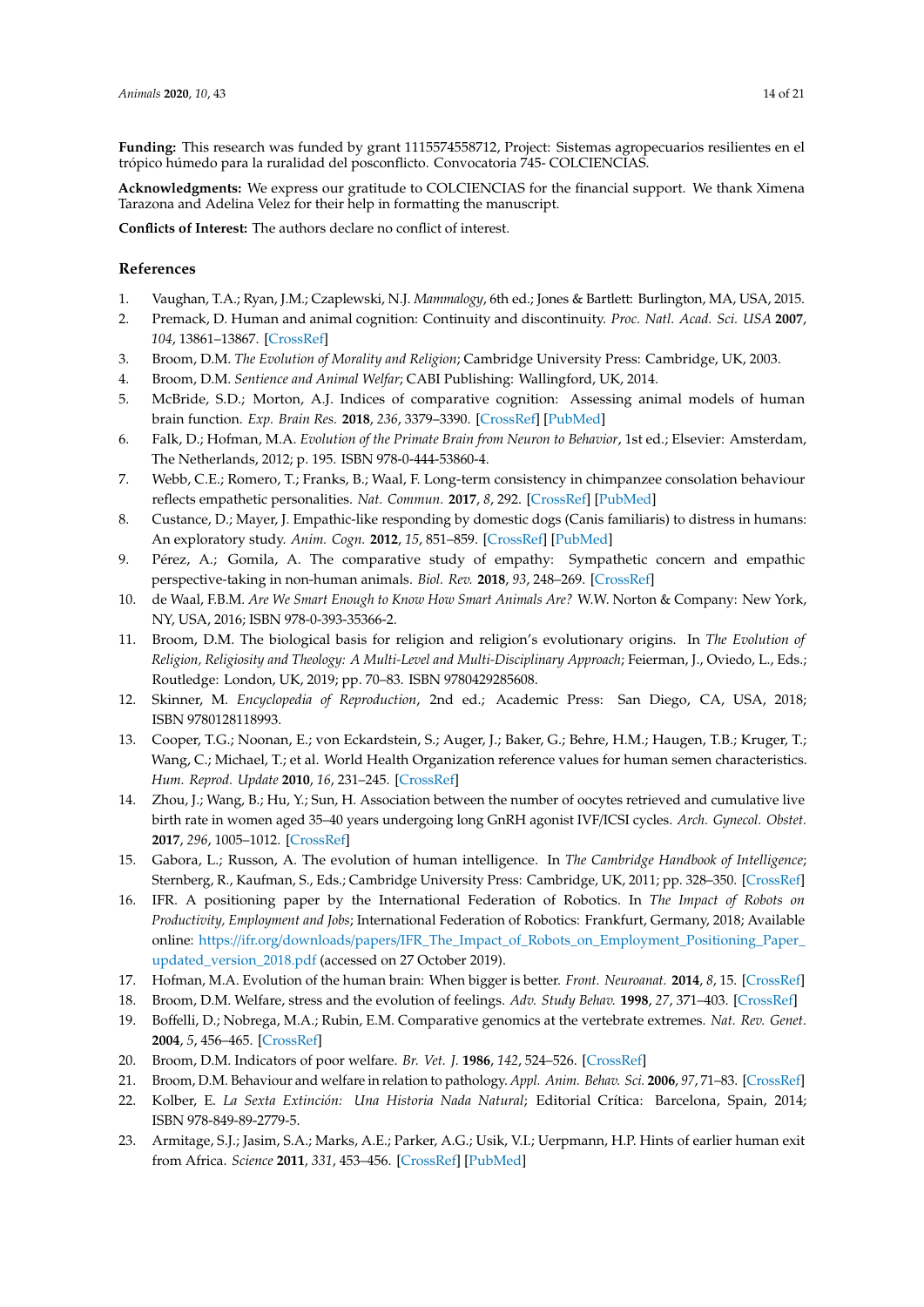- <span id="page-14-0"></span>24. Manhesa, G.; Allègre, C.J.; Dupréa, B.; Hamelin, B. Lead isotope study of basic-ultrabasic layered complexes: Speculations about the age of the earth and primitive mantle characteristics. *Earth Planet. Sci. Lett.* **1980**, *47*, 370–382. [\[CrossRef\]](http://dx.doi.org/10.1016/0012-821X(80)90024-2)
- <span id="page-14-1"></span>25. Gershwin, L. *Jellyfish: A Natural History*; University of Chicago Press: Chicago, IL, USA, 2016. [\[CrossRef\]](http://dx.doi.org/10.7208/chicago/9780226287706.001.0001)
- <span id="page-14-2"></span>26. Bell, W.J.; Roth, L.M.; Nalepa, C.A. *Cockroaches: Ecology, Behavior, and Natural History*; The Johns Hopkins University Press: Baltimore, MD, USA, 2007.
- <span id="page-14-3"></span>27. Vigne, J.D. The origins of animal domestication and husbandry: A major change in the history of humanity and the biosphere. *Comptes Rendus Biol.* **2011**, *334*, 171–181. [\[CrossRef\]](http://dx.doi.org/10.1016/j.crvi.2010.12.009)
- <span id="page-14-4"></span>28. Zeder, M. Central questions in the domestication of plants and animals. *Evol. Anthropol.* **2006**, *15*, 105–117. [\[CrossRef\]](http://dx.doi.org/10.1002/evan.20101)
- <span id="page-14-5"></span>29. Zeder, M. The Domestication of animals. *Rev. Anthropol.* **1982**, *9*, 321–327. [\[CrossRef\]](http://dx.doi.org/10.1080/00988157.1982.9977605)
- <span id="page-14-6"></span>30. Larson, G.; Fuller, D.Q. The evolution of animal domestication. *Annu. Rev. Ecol. Evol. Syst.* **2014**, *45*, 115–136. [\[CrossRef\]](http://dx.doi.org/10.1146/annurev-ecolsys-110512-135813)
- <span id="page-14-7"></span>31. Grandgeorge, M.; Hausberger, M. Human-animal relationships: From daily life to animal-assisted therapies. *Ann. DellIst. Super. Sanità* **2011**, *47*, 397–408. [\[CrossRef\]](http://dx.doi.org/10.4415/ANN_11_04_12)
- <span id="page-14-8"></span>32. Shipman, P. The animal connection and human evolution. *Curr. Anthropol.* **2010**, *51*, 519–538. [\[CrossRef\]](http://dx.doi.org/10.1086/653816)
- <span id="page-14-9"></span>33. Broom, D. A history of animal welfare science. *Acta Biotheor.* **2011**, *59*, 121–137. [\[CrossRef\]](http://dx.doi.org/10.1007/s10441-011-9123-3) [\[PubMed\]](http://www.ncbi.nlm.nih.gov/pubmed/21347723)
- <span id="page-14-10"></span>34. Vries, P. The industrial revolution. In *Encyclopaedia of the Modern World*; Oxford University Press: Oxford, UK, 2008; Volume 4, pp. 158–161. [\[CrossRef\]](http://dx.doi.org/10.1017/CBO9780511818196)
- <span id="page-14-11"></span>35. Bhada-Tata, P.; Hoornweg, D.A. *What a Waste?: A Global Review of Solid Waste Management*; World Bank Group: Washington, DC, USA, 2012; Available online: http://[documents.worldbank.org](http://documents.worldbank.org/curated/en/302341468126264791/What-a-waste-a-global-review-of-solid-waste-management)/curated/en/302341468126264791/ [What-a-waste-a-global-review-of-solid-waste-management](http://documents.worldbank.org/curated/en/302341468126264791/What-a-waste-a-global-review-of-solid-waste-management) (accessed on 27 October 2019).
- <span id="page-14-12"></span>36. Cohen, J.E. Cities and climate change: A review essay. *Popul. Dev. Rev.* **2019**, *45*, 425–435. [\[CrossRef\]](http://dx.doi.org/10.1111/padr.12259)
- <span id="page-14-13"></span>37. WHO; FAO; OIE. Report of the WHO/FAO/OIE joint consultation on emerging zoonotic diseases. In Proceedings of theWHO/FAO/OIE Joint Consultation on Emerging Zoonotic Diseases, Geneva, Switzerland, 3–5 May 2004; Available online: https://apps.who.int/iris/bitstream/handle/10665/68899/[WHO\\_CDS\\_CPE\\_](https://apps.who.int/iris/bitstream/handle/10665/68899/WHO_CDS_CPE_ZFK_2004.9.pdf?sequence=1) [ZFK\\_2004.9.pdf?sequence](https://apps.who.int/iris/bitstream/handle/10665/68899/WHO_CDS_CPE_ZFK_2004.9.pdf?sequence=1)=1 (accessed on 27 October 2019).
- <span id="page-14-14"></span>38. Appannagari, R.R. Environmental pollution causes and consequences: A study. *North Asian Int. Res. J. Soc. Sci. Humanit.* **2017**, *3*, 151–161.
- <span id="page-14-15"></span>39. Moutinho, P. *Deforestation around the World*; InTech: Rijeka, Croatia, 2012; ISBN 978-953-51-0417-9386.
- <span id="page-14-16"></span>40. Sonter, L.J.; Ali, S.H.; Watson, J. Mining and biodiversity: Key issues and research needs in conservation science. *Proc. Biol. Sci.* **2018**, *285*. [\[CrossRef\]](http://dx.doi.org/10.1098/rspb.2018.1926) [\[PubMed\]](http://www.ncbi.nlm.nih.gov/pubmed/30518573)
- <span id="page-14-17"></span>41. Broom, D.M. Animal welfare in the European Union. In *Citizen's Rights and Constitutional A*ff*airs*; European Parliament Policy Department: Brussels, Belgium, 2017; ISBN 978-92-846-0543-9.
- <span id="page-14-18"></span>42. Balmford, A.; Amano, T.; Bartlett, H.; Chadwick, D.; Collins, A.; Edwards, D.; Field, R.; Garnsworthy, P.; Green, R.; Smith, P.; et al. The environmental costs and benefits of high-yield farming. *Nat. Sustain.* **2018**, *1*, 477–485. [\[CrossRef\]](http://dx.doi.org/10.1038/s41893-018-0138-5) [\[PubMed\]](http://www.ncbi.nlm.nih.gov/pubmed/30450426)
- <span id="page-14-19"></span>43. Broom, D.M. Animal welfare: An aspect of care, sustainability, and food quality required by the public. *J. Vet. Med. Educ.* **2010**, *37*, 83–88. [\[CrossRef\]](http://dx.doi.org/10.3138/jvme.37.1.83)
- <span id="page-14-20"></span>44. Broom, D.M. International animal welfare perspectives, including whaling and inhumane seal killing as a public morality issue. In *Animal Law and Welfare—International Perspectives*; Cao, D., White, S., Eds.; Springer International Publishing: Cham, Switzerland, 2016; pp. 45–61. [\[CrossRef\]](http://dx.doi.org/10.1007/978-3-319-26818-7_3)
- <span id="page-14-21"></span>45. Thornton, P.K. Livestock production: Recent trends, future prospects. *Philos. Trans. R. Soc. B. Biol. Sci.* **2010**, *365*, 2853–2867. [\[CrossRef\]](http://dx.doi.org/10.1098/rstb.2010.0134)
- 46. Hoekstra, A.Y.; Chapagain, A.K.; Aldaya, M.M.; Mekonnen, M.M. *The Water Footprint Assessment Manual: Setting the Global Standard*; Earthscan: London, UK; Washington, DC, USA, 2011; p. 203. ISBN 978-1-84971-279-8.
- <span id="page-14-22"></span>47. Broom, D.M. Land and Water Usage in Beef Production Systems. *Animals* **2019**, *9*, 286. [\[CrossRef\]](http://dx.doi.org/10.3390/ani9060286)
- <span id="page-14-23"></span>48. Sicheng, S.; Yongyou, H.; Jianhua, C.; Yuancai, C. Research progress on distribution, migration, transformation of antibiotics and antibiotic resistance genes (ARGs) in aquatic environment. *Crit. Rev. Biotechnol.* **2018**, *38*, 1195–1208. [\[CrossRef\]](http://dx.doi.org/10.1080/07388551.2018.1471038)
- <span id="page-14-24"></span>49. Jordan, T.; Lem, M. One Health, One Welfare: Education in practice veterinary students' experiences with Community Veterinary Outreach. *Can. Vet. J.* **2014**, *55*, 1203–1206.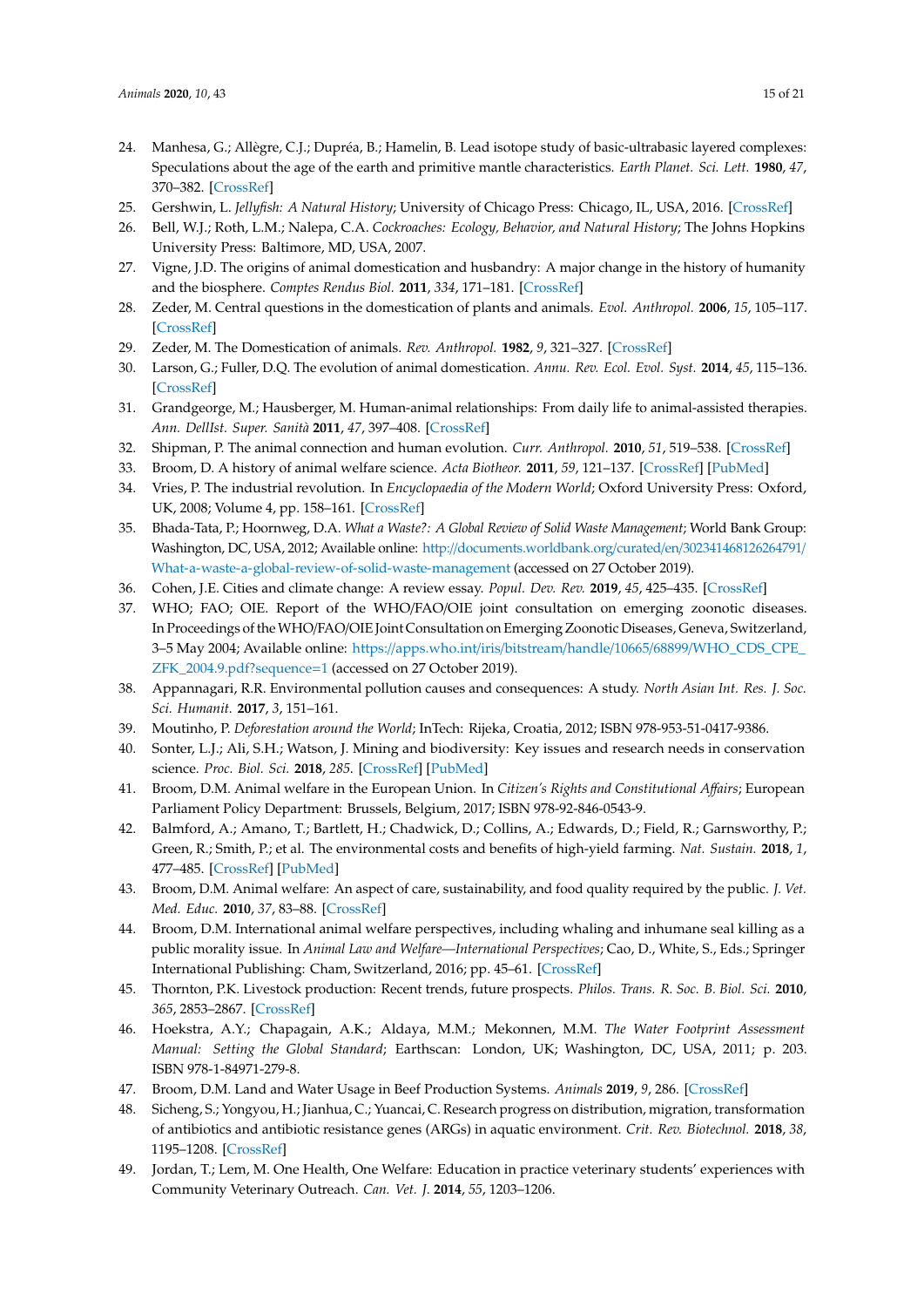- <span id="page-15-20"></span><span id="page-15-0"></span>50. Thumbi, S.M.; Njenga, M.K.; Marsh, T.L.; Noh, S.; Otiang, E.; Munyua, P.; Ochieng, L.; Ogola, E.; Yoder, J.; Audi, A.; et al. Linking human health and livestock health: A "one-health" platform for integrated analysis of human health, livestock health, and economic welfare in livestock dependent communities. *PLoS ONE* **2015**, *10*. [\[CrossRef\]](http://dx.doi.org/10.1371/journal.pone.0120761) [\[PubMed\]](http://www.ncbi.nlm.nih.gov/pubmed/25798951)
- <span id="page-15-1"></span>51. Buller, H.; Blokhuis, H.; Jensen, P.; Keeling, L. Towards Farm Animal Welfare and Sustainability. *Animals* **2018**, *8*, 81. [\[CrossRef\]](http://dx.doi.org/10.3390/ani8060081) [\[PubMed\]](http://www.ncbi.nlm.nih.gov/pubmed/29799456)
- <span id="page-15-2"></span>52. Ceballos, M.C.; Sant'Anna, A.C. Evolução da ciência do bem-estar animal: Aspectos conceituais e metodológicos. *Rev. Acad. Cienc. Anim.* **2018**, *16*, 1–24. [\[CrossRef\]](http://dx.doi.org/10.7213/1981-4178.2018.161103)
- <span id="page-15-3"></span>53. FAWC. *Farm Animal Welfare in Great Britain: Past, Present and Future*; Farm Animal Welfare Council: London, UK, 2009. Available online: https://[assets.publishing.service.gov.uk](https://assets.publishing.service.gov.uk/government/uploads/system/uploads/attachment_data/file/319292/Farm_Animal_Welfare_in_Great_Britain_-_Past__Present_and_Future.pdf)/government/uploads/system/uploads/ attachment\_data/file/319292/[Farm\\_Animal\\_Welfare\\_in\\_Great\\_Britain\\_-\\_Past\\_\\_Present\\_and\\_Future.pdf](https://assets.publishing.service.gov.uk/government/uploads/system/uploads/attachment_data/file/319292/Farm_Animal_Welfare_in_Great_Britain_-_Past__Present_and_Future.pdf) (accessed on 27 October 2019).
- <span id="page-15-6"></span>54. Edgar, J.L.; Mullen, S.M.; Pritchard, J.C.; McFarlane, U.J.C.; Main, D.C.J. Towards a "good life" for farm animals: Development of a resource tier framework to achieve positive welfare for laying hens. *Animals* **2013**, *7*, 584–605. [\[CrossRef\]](http://dx.doi.org/10.3390/ani3030584) [\[PubMed\]](http://www.ncbi.nlm.nih.gov/pubmed/26479523)
- <span id="page-15-4"></span>55. Mellor, D. Updating animal welfare thinking: Moving beyond the "Five Freedoms" towards "a LifeWorth Living". *Animals* **2016**, *6*, 21. [\[CrossRef\]](http://dx.doi.org/10.3390/ani6030021) [\[PubMed\]](http://www.ncbi.nlm.nih.gov/pubmed/27102171)
- <span id="page-15-5"></span>56. Broom, D.M. Quality of life means welfare: How is it related to other concepts and assessed? *Anim. Welf.* **2007**, *16*, 45–53.
- <span id="page-15-7"></span>57. Marchant-Forde, J.N. The science of animal behavior and welfare: Challenges, opportunities, and global perspective. *Front. Vet. Sci.* **2015**, *2*, 16. [\[CrossRef\]](http://dx.doi.org/10.3389/fvets.2015.00016)
- <span id="page-15-18"></span>58. Broom, D.M.; Fraser, A.F. *Domestic Animal Behaviour and Welfare*, 5th ed.; CABI: Wallingford, CT, USA, 2015; p. 472. [\[CrossRef\]](http://dx.doi.org/10.1079/9781780645391.0000)
- <span id="page-15-19"></span>59. Mendl, M.; Burman, O.H.P.; Paul, E.S. An integrative and functional framework for the study of animal emotion and mood. *Proc. R. Soc. B* **2010**, *277*, 2895–2904. [\[CrossRef\]](http://dx.doi.org/10.1098/rspb.2010.0303)
- <span id="page-15-8"></span>60. Mellor, D.J.; Beausoleil, N.J. Extending the 'Five Domains' model for animal welfare assessment to incorporate positive welfare states. *Anim. Welf.* **2015**, *24*, 241–253. [\[CrossRef\]](http://dx.doi.org/10.7120/09627286.24.3.241)
- <span id="page-15-9"></span>61. Broom, D.M. Animal welfare: Concepts and measurement. *J. Anim. Sci.* **1991**, *69*, 4167–4175. [\[CrossRef\]](http://dx.doi.org/10.2527/1991.69104167x)
- <span id="page-15-10"></span>62. Broom, D. Legally accepted pain and other poor welfare in animals. In *Animal Welfare: From Science to Law*; Hild, S., Schweitzer, L., Eds.; L'Harmattan: Paris, France, 2019; ISBN 978-2-9512167-4-7.
- <span id="page-15-11"></span>63. de Passillé, A.M.; Rushen, J. Food safety and environmental issues in animal welfare. *Rev. Sci. Tech. O*ff*. Int. Epiz.* **2005**, *24*, 757–766. [\[CrossRef\]](http://dx.doi.org/10.20506/rst.24.2.1599)
- <span id="page-15-12"></span>64. Ouweltjes, W.; Spoor, C.W.; van Leeuwen, J.L.; Gussekloo, S.W.S. Spatial distribution of load induced soft-tissue strain in cattle claws. *Vet. J.* **2019**, *248*, 28–36. [\[CrossRef\]](http://dx.doi.org/10.1016/j.tvjl.2019.03.007) [\[PubMed\]](http://www.ncbi.nlm.nih.gov/pubmed/31113559)
- 65. Devillers, N.; Janvier, E.; Delijani, F.; Méthot, S.; Dick, K.J.; Zhang, Q.; Connor, L. Effect of Slat and Gap Width of Slatted Concrete Flooring on Sow Gait Using Kinematics Analysis. *Animals* **2019**, *9*, 206. [\[CrossRef\]](http://dx.doi.org/10.3390/ani9050206) [\[PubMed\]](http://www.ncbi.nlm.nih.gov/pubmed/31052233)
- 66. Weiss, M.; Hainke, K.; Grund, S.; Gerlach, K.; Mülling, C.K.W.; Geiger, S.M. Does the range of motion in the bovine interphalangeal joints change with flooring condition? A pilot study using biplane high-speed fluoroscopic kinematography. *J. Dairy Sci.* **2019**, *102*, 1443–1456. [\[CrossRef\]](http://dx.doi.org/10.3168/jds.2018-14844)
- <span id="page-15-13"></span>67. Stella, J.; Hurt, M.; Bauer, A.; Gomes, P.; Ruple, A.; Beck, A.; Croney, C. Does Flooring Substrate Impact Kennel and Dog Cleanliness in Commercial Breeding Facilities? *Animals* **2018**, *8*, 59. [\[CrossRef\]](http://dx.doi.org/10.3390/ani8040059)
- <span id="page-15-14"></span>68. Grandin, T. On-farm conditions that compromise animal welfare that can be monitored at the slaughter plant. *Meat Sci.* **2017**, *132*, 52–58. [\[CrossRef\]](http://dx.doi.org/10.1016/j.meatsci.2017.05.004)
- <span id="page-15-15"></span>69. Almeida, E.A.; de Souza, F.A.; Furlan, R.L.; Turco, J.E.; Milani, A.P. Thermal behavior of metallic and fiber cement tiles with simple and double layers. *J. Anim. Behav. Biometeorol.* **2018**, *6*, 72–76. [\[CrossRef\]](http://dx.doi.org/10.31893/2318-1265jabb.v6n3p72-76)
- <span id="page-15-16"></span>70. Mikovits, C.; Zollitsch, W.; Hörtenhuber, S.J.; Baumgartner, J.; Niebuhr, K.; Piringer, M.; Anders, I.; Andre, K.; Hennig-Pauka, I.; Schönhar, M.; et al. Impacts of global warming on confined livestock systems for growing-fattening pigs: Simulation of heat stress for 1981 to 2017 in Central Europe. *Int. J. Biometeorol.* **2019**, *63*, 221. [\[CrossRef\]](http://dx.doi.org/10.1007/s00484-018-01655-0)
- <span id="page-15-17"></span>71. Xie, Q.; Ni, J.; Su, Z. Fuzzy comprehensive evaluation of multiple environmental factors for swine building assessment and control. *J. Hazard. Mater.* **2017**, *340*, 463–471. [\[CrossRef\]](http://dx.doi.org/10.1016/j.jhazmat.2017.07.024)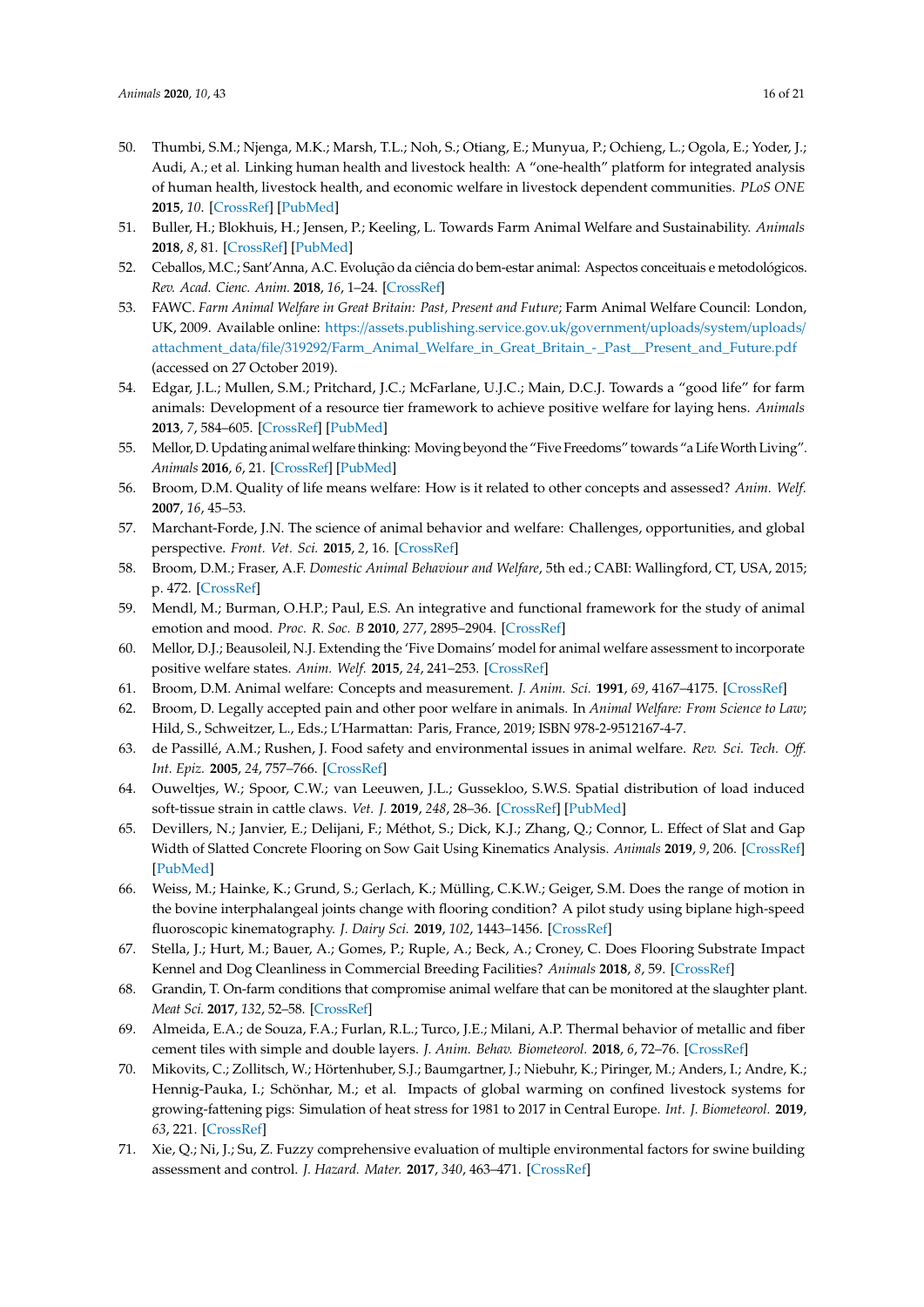- <span id="page-16-21"></span><span id="page-16-0"></span>72. Sevillano, C.A.; Mulder, H.A.; Rashidi, H.; Mathur, P.K.; Knol, E.F. Genetic variation for farrowing rate in pigs in response to change in photoperiod and ambient temperature. *J. Anim. Sci.* **2016**, *94*, 3185–3197. [\[CrossRef\]](http://dx.doi.org/10.2527/jas.2015-9915)
- <span id="page-16-1"></span>73. McCafferty, G.; Pandraud, J.G.; Fabra-Puchol, M.; Henry, P.Y. Animal thermoregulation: A review of insulation, physiology and behaviour relevant to temperature control in buildings. *Bioinspir. Biomim.* **2017**, *13*. [\[CrossRef\]](http://dx.doi.org/10.1088/1748-3190/aa9a12) [\[PubMed\]](http://www.ncbi.nlm.nih.gov/pubmed/29130885)
- <span id="page-16-22"></span><span id="page-16-2"></span>74. Willcox, J.L.; Marks, S.L.; Ueda, Y.; Skorupski, K.A. Clinical features and outcome of dermal squamous cell carcinoma in 193 dogs 1987–2017. *Vet. Comp. Oncol.* **2019**, *17*, 130–138. [\[CrossRef\]](http://dx.doi.org/10.1111/vco.12461) [\[PubMed\]](http://www.ncbi.nlm.nih.gov/pubmed/30684311)
- <span id="page-16-3"></span>75. Grandin, T. Evaluation of the welfare of cattle housed in outdoor feedlot pens. *Vet. Anim. Sci.* **2016**, *1*, 23–28. [\[CrossRef\]](http://dx.doi.org/10.1016/j.vas.2016.11.001)
- <span id="page-16-4"></span>76. McClendon, C.J.; Gerald, C.L.; Waterman, J.T. Farm animal models of organic dust exposure and toxicity: Insights and implications for respiratory health. *Curr. Opin. Allergy Clin. Immunol.* **2015**, *5*, 137–144. [\[CrossRef\]](http://dx.doi.org/10.1097/ACI.0000000000000143) [\[PubMed\]](http://www.ncbi.nlm.nih.gov/pubmed/25636160)
- <span id="page-16-5"></span>77. Maier, G.U.; Love, W.J.; Karle, B.M.; Dubrovsky, S.A.; Williams, D.R.; Champagne, J.D.; Aly, S.S. Management factors associated with bovine respiratory disease in preweaned calves on California dairies: The BRD 100 study. *J. Dairy Sci.* **2019**, *102*, 7288–7305. [\[CrossRef\]](http://dx.doi.org/10.3168/jds.2018-14773) [\[PubMed\]](http://www.ncbi.nlm.nih.gov/pubmed/31202656)
- <span id="page-16-6"></span>78. Newberry, R.C. Environmental enrichment: Increasing the biological relevance of captive environments. *Appl. Anim. Behav. Sci.* **1995**, *44*, 229–243. [\[CrossRef\]](http://dx.doi.org/10.1016/0168-1591(95)00616-Z)
- <span id="page-16-7"></span>79. Grandin, T. *Livestock Handling and Transport*, 3rd ed.; CABI: Fort Collins, CO, USA, 2007; ISBN 9781845932190.
- <span id="page-16-8"></span>80. Grandin, T. Transferring results of behavioral research to industry to improve animal welfare on the farm, ranch and the slaughter plant. *Appl. Anim. Behav. Sci.* **2003**, *81*, 215–228. [\[CrossRef\]](http://dx.doi.org/10.1016/S0168-1591(02)00282-4)
- <span id="page-16-9"></span>81. Ceballos, M.C.; Sant'Anna, A.C.; Góis, K.C.R.; Ferraudo, A.S.; Negrao, J.A.; da Costa, M.J.P. Investigating the relationship between human-animal interactions, reactivity, stress response and reproductive performance in Nellore heifers. *Livest. Sci.* **2018**, *217*, 65–75. [\[CrossRef\]](http://dx.doi.org/10.1016/j.livsci.2018.08.001)
- <span id="page-16-10"></span>82. Forkman, B.; Boissy, A.; Meunier-Salaün, M.C.; Canali, E.; Jones, R.B. A critical review of fear tests used on cattle, pigs, sheep, poultry and horses. *Physiol. Behav.* **2007**, *92*, 340–374. [\[CrossRef\]](http://dx.doi.org/10.1016/j.physbeh.2007.03.016)
- <span id="page-16-11"></span>83. Grandin, T. Welfare Problems in Cattle, Pigs, and Sheep that Persist Even Though Scientific Research Clearly Shows How to Prevent Them. *Animals* **2018**, *8*, 124. [\[CrossRef\]](http://dx.doi.org/10.3390/ani8070124)
- <span id="page-16-12"></span>84. De Lima, V.A.; Ceballos, M.C.; Gregory, N.G.; Da Costa, M.J. Effect of different catching practices during manual upright handling on broiler welfare and behavior. *Poult. Sci.* **2019**, *98*, 4282–4289. [\[CrossRef\]](http://dx.doi.org/10.3382/ps/pez284) [\[PubMed\]](http://www.ncbi.nlm.nih.gov/pubmed/31152676)
- <span id="page-16-13"></span>85. Brown, H.; Elliston, N.G.; McAskill, J.W.; Tonkinson, L.V. The effect of restraining fat cattle prior to slaughter on the incidence and severity of injuries resulting in carcass bruises. *West. Sect. Am. Soc. Anim. Sci.* **1981**, *33*, 363–365.
- <span id="page-16-14"></span>86. Mota, D.; Ceballos, M.C.; Orihuela, A.; Corredor, M.C.; Perez, E.; Ramirez, R.; Cesar, D. Prácticas dolorosas en animales de granja. In *Bienestar Animal: Una Visión Global En Iberoamérica*, 3rd ed.; Mota, D., Velarde, A., Huertas, S.M., Cajiao, M.N., Eds.; Elsevier: Barcelona, Spain, 2016; Volume 1, pp. 137–154. ISBN 9788491130260.
- <span id="page-16-15"></span>87. Soler, M. *Adaptative Behavior: Understanding the Human Animal*; Síntesis: Madrid, Spain, 2012; ISBN 978-84-695-2471-8.
- <span id="page-16-17"></span>88. Ceballos, M.C.; Góis, K.C.R. Implicações da relação humano-animal no bem-estar dos animais de fazenda. *Rev. Bras. Zoociênc.* **2016**, *17*, 45–50.
- <span id="page-16-16"></span>89. Ceballos, M.C.; Sant'Anna, A.C.; Boivin, X.; de Oliveira Costa, F.; Monique, V.D.L.; da Costa, M.J.P. Impact of good practices of handling training on beef cattle welfare and stockpeople attitudes and behaviors. *Livest. Sci.* **2018**, *216*, 24–31. [\[CrossRef\]](http://dx.doi.org/10.1016/j.livsci.2018.06.019)
- <span id="page-16-18"></span>90. Taylor, A.A.; Weary, D.R. Vocal responses of piglets to castration: Identifying procedural sources of pain. *Appl. Anim. Behav. Sci.* **2000**, *70*, 17–26. [\[CrossRef\]](http://dx.doi.org/10.1016/S0168-1591(00)00143-X)
- <span id="page-16-19"></span>91. Hay, M.; Vulin, A.; Génin, S.; Sales, P.; Prunier, A. Assessment of pain induced by castration in piglets: Behavioral and physiological responses over the subsequent 5 days. *Appl. Anim. Behav. Sci.* **2003**, *82*, 201–218. [\[CrossRef\]](http://dx.doi.org/10.1016/S0168-1591(03)00059-5)
- 92. Prunier, A.; Bonneau, M.; von Borell, E.H.; Cinotti, S.; Gunn, M.; Fredriksen, B.; Giersing, M.; Morton, D.B.; Tuyttens, A.M.; Velarde, A. A review of the welfare consequences of surgical castration in piglets and the evaluation of non-surgical methods. *Anim. Welf.* **2006**, *15*, 277–289.
- <span id="page-16-20"></span>93. Rault, J.L.; Lay, D.C. Nitrous oxide by itself is insufficient to relieve pain due to castration in piglets. *J. Anim. Sci.* **2011**, *89*, 3318–3325. [\[CrossRef\]](http://dx.doi.org/10.2527/jas.2011-4104)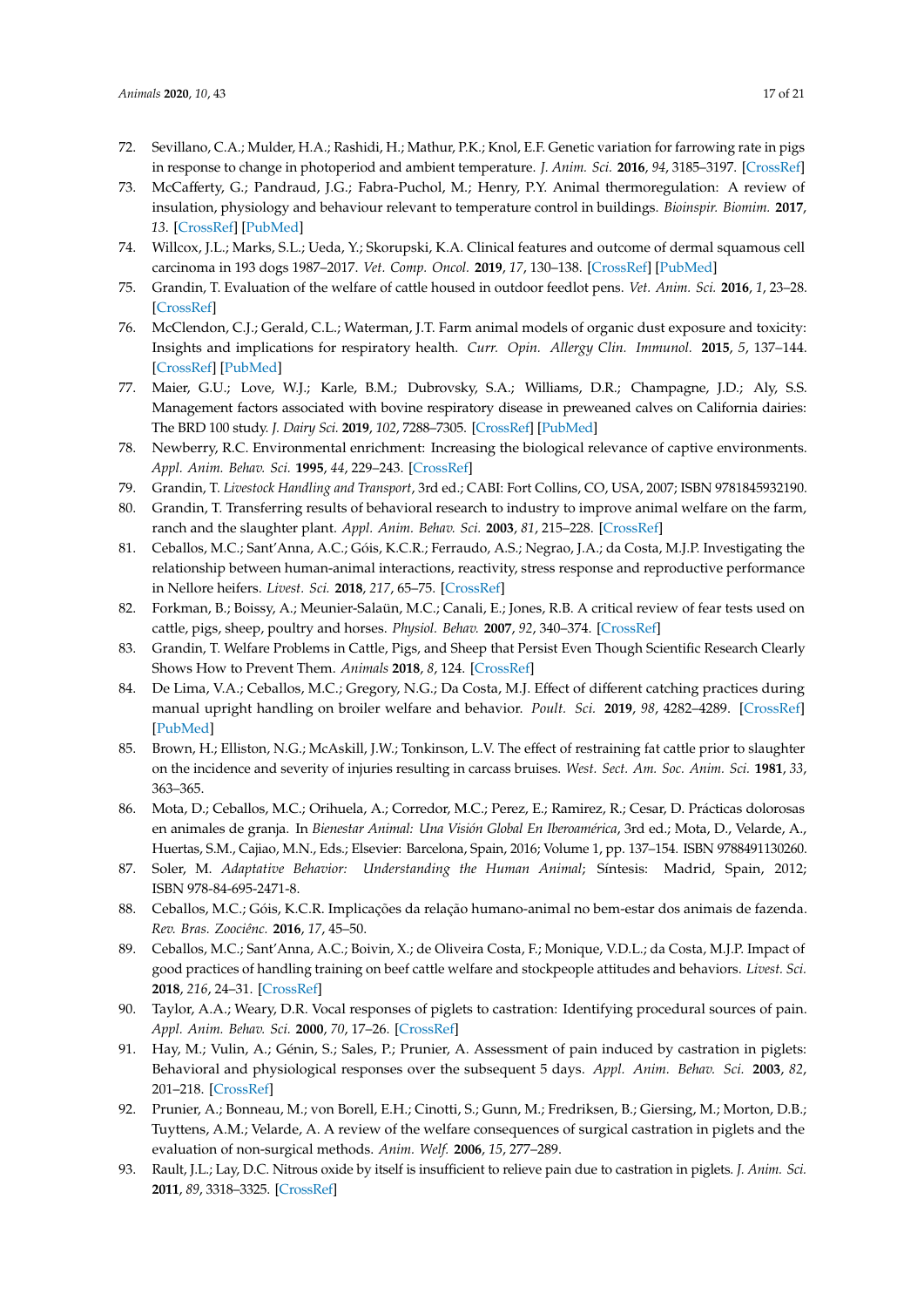- <span id="page-17-22"></span><span id="page-17-21"></span><span id="page-17-8"></span><span id="page-17-7"></span><span id="page-17-6"></span><span id="page-17-5"></span><span id="page-17-0"></span>94. Marchant, J.N.; Lay, D.C.; McMunn, K.A.; Cheng, H.W.; Pajor, E.A.; Marchant, R.M. Postnatal piglet husbandry practices and well-being: The effects of alternative techniques delivered separately. *J. Anim. Sci.* **2014**, *92*, 1150–1160. [\[CrossRef\]](http://dx.doi.org/10.2527/jas.2013-6929)
- <span id="page-17-9"></span><span id="page-17-1"></span>95. Yun, J.; Ollila, A.; Valros, A.; Larenza-Menzies, P.; Heinonen, M.; Oliviero, C.; Peltoniemi, O. Behavioural alterations in piglets after surgical castration: Effects of analgesia and anaesthesia. *Res. Vet. Sci.* **2019**, *125*, 36–42. [\[CrossRef\]](http://dx.doi.org/10.1016/j.rvsc.2019.05.009)
- <span id="page-17-11"></span><span id="page-17-10"></span><span id="page-17-2"></span>96. Broom, D.M.; Johnson, K.G. *Stress and Animal Welfare*; Springer: Berlin/Heidelberg, Germany; Kluwer Scientific & Business Media: Luxemburg, 1993; ISBN 9789402409802.
- <span id="page-17-12"></span><span id="page-17-3"></span>97. Webster, J.I.; Glaser, R. Stress hormones and immune function. *Cell. Immunol.* **2008**, *252*, 16–26. [\[CrossRef\]](http://dx.doi.org/10.1016/j.cellimm.2007.09.006) [\[PubMed\]](http://www.ncbi.nlm.nih.gov/pubmed/18279846)
- <span id="page-17-13"></span><span id="page-17-4"></span>98. Grandin, T. Livestock-handling assessments to improve the welfare of cattle, pigs and sheep. *Anim. Prod. Sci.* **2018**, *58*, 403–407. [\[CrossRef\]](http://dx.doi.org/10.1071/AN16800)
- <span id="page-17-14"></span>99. Schukken, Y.H.; Tikofsky, L.L.; Zadoks, R.N. Environmental control for mastitis prevention, milk quality and food safety. In *Mastitis in Dairy Production: Current Knowledge and Future Solutions*; Hogeveen, H., Ed.; Wageningen Academic Publishers: Wageningen, The Netherlands, 2005; pp. 109–114.
- 100. Sant'Anna, A.C.; Paranhos da Costa, M.J.R. The Relationship between Dairy Cow Hygiene and Somatic Cell Count in Milk. *J. Dairy Sci.* **2011**, *94*, 3835–3844. [\[CrossRef\]](http://dx.doi.org/10.3168/jds.2010-3951) [\[PubMed\]](http://www.ncbi.nlm.nih.gov/pubmed/21787920)
- <span id="page-17-15"></span>101. Bran, J.A.; Costa, J.H.; von Keyserlingk, M.A.; Hötzel, M.J. Factors associated with lameness prevalence in lactating cows housed in freestall and compost-bedded pack dairy farms in southern Brazil. *Prev. Vet. Med.* **2019**, *172*. [\[CrossRef\]](http://dx.doi.org/10.1016/j.prevetmed.2019.104773)
- <span id="page-17-16"></span>102. von Keyserlingk, M.A.G.; Rushen, A.M.; de Passillé, D.M. Weary, Invited review: The welfare of dairy cattle—Key concepts and the role of science. *J. Dairy Sci.* **2009**, *92*, 4101–4111. [\[CrossRef\]](http://dx.doi.org/10.3168/jds.2009-2326)
- <span id="page-17-17"></span>103. Polsky, L.; von Keyserlingk, M.A.G. Invited review: Effects of heat stress on dairy cattle welfare. *J. Dairy Sci.* **2017**, *100*, 8645–8657. [\[CrossRef\]](http://dx.doi.org/10.3168/jds.2017-12651)
- <span id="page-17-18"></span>104. Katsuji, U. Newborn calf welfare: A review focusing on mortality rates. *Anim. Sci. J.* **2013**, *84*, 101–105. [\[CrossRef\]](http://dx.doi.org/10.1111/asj.12019)
- <span id="page-17-19"></span>105. Cho, Y.I.; Yoon, K.J. An overview of calf diarrhea-infectious etiology, diagnosis, and intervention. *J. Vet. Sci.* **2014**, *15*, 1–17. [\[CrossRef\]](http://dx.doi.org/10.4142/jvs.2014.15.1.1)
- <span id="page-17-20"></span>106. Bojkovski, J.; Milanov, D.; Vasic, A.; Zdravković, N.; Rogožarski, D.; Korica, S. Respiratory diseases of calves on dairy cow farm. *Bull. Univ. Agric. Sci. Vet. Med. Cluj-Napoca Vet. Med.* **2014**, *71*, 313–320. [\[CrossRef\]](http://dx.doi.org/10.15835/buasvmcn-vm:10325)
- 107. Schwartzkopf-Genswein, K.S.; Booth-McLean, M.E.; McAllister, T.A.; Mears, G.J. Physiological and behavioural changes in Holstein calves during and after dehorning or castration. *Can. J. Anim. Sci.* **2005**, *85*, 131–138. [\[CrossRef\]](http://dx.doi.org/10.4141/A04-051)
- 108. Tunstall, J.; Mueller, K.; Grove, W.D.; Oultram, J.W.H.; Higgins, H.M. Lameness in Beef Cattle: UK Farmers' Perceptions, Knowledge, Barriers, and Approaches to Treatment and Control. *Front. Vet. Sci.* **2019**, *6*. [\[CrossRef\]](http://dx.doi.org/10.3389/fvets.2019.00094) [\[PubMed\]](http://www.ncbi.nlm.nih.gov/pubmed/30984772)
- 109. Berry, D.P.; Bermingham, M.L.; Good, M.; More, S.J. Genetics of animal health and disease in cattle. *Ir. Vet. J.* **2011**, *64*, 5. [\[CrossRef\]](http://dx.doi.org/10.1186/2046-0481-64-5) [\[PubMed\]](http://www.ncbi.nlm.nih.gov/pubmed/21777492)
- 110. Davis-Unger, J.; Schwartzkopf-Genswein, K.S.G. Prevalence and lameness-associated risk factors in Alberta feedlot cattle. *Transl. Anim. Sci.* **2019**, *3*, 595–606. [\[CrossRef\]](http://dx.doi.org/10.1093/tas/txz008)
- 111. Blackshaw, J.K.; Blackshaw, A.W. Heat stress in cattle and the effect of shade on production and behaviour: A review. *Aust. J. Exp. Agric.* **1994**, *34*, 285–295. [\[CrossRef\]](http://dx.doi.org/10.1071/EA9940285)
- 112. Gaughan, J.B.; Mader, T.L.; Holt, S.M.; Lisle, A. A new heat load index for feedlot cattle. *J. Anim. Sci.* **2008**, *86*, 226–234. [\[CrossRef\]](http://dx.doi.org/10.2527/jas.2007-0305)
- 113. Cañas, R.; Quiroz, R.A.; León-Velarde, C.; Posadas, A.; Osorio, J. Quantifying energy dissipation by grazing animals in harsh environments. *J. Theor. Biol.* **2003**, *225*, 351–359. [\[CrossRef\]](http://dx.doi.org/10.1016/S0022-5193(03)00260-1)
- 114. Schwartzkopf-Genswein, K.S.; Stookey, J.M.; Welford, R. Behavior of cattle during hot-iron and freeze branding and the effects on subsequent handling ease. *J. Anim. Sci.* **1997**, *75*, 2064–2072. [\[CrossRef\]](http://dx.doi.org/10.2527/1997.7582064x)
- 115. Coetzee, J.F. A Review of pain assessment techniques and pharmacological approaches to pain relief after bovine castration: Practical implications for cattle production within the United States. *Appl. Anim. Behav. Sci.* **2011**, *135*, 192–213. [\[CrossRef\]](http://dx.doi.org/10.1016/j.applanim.2011.10.016)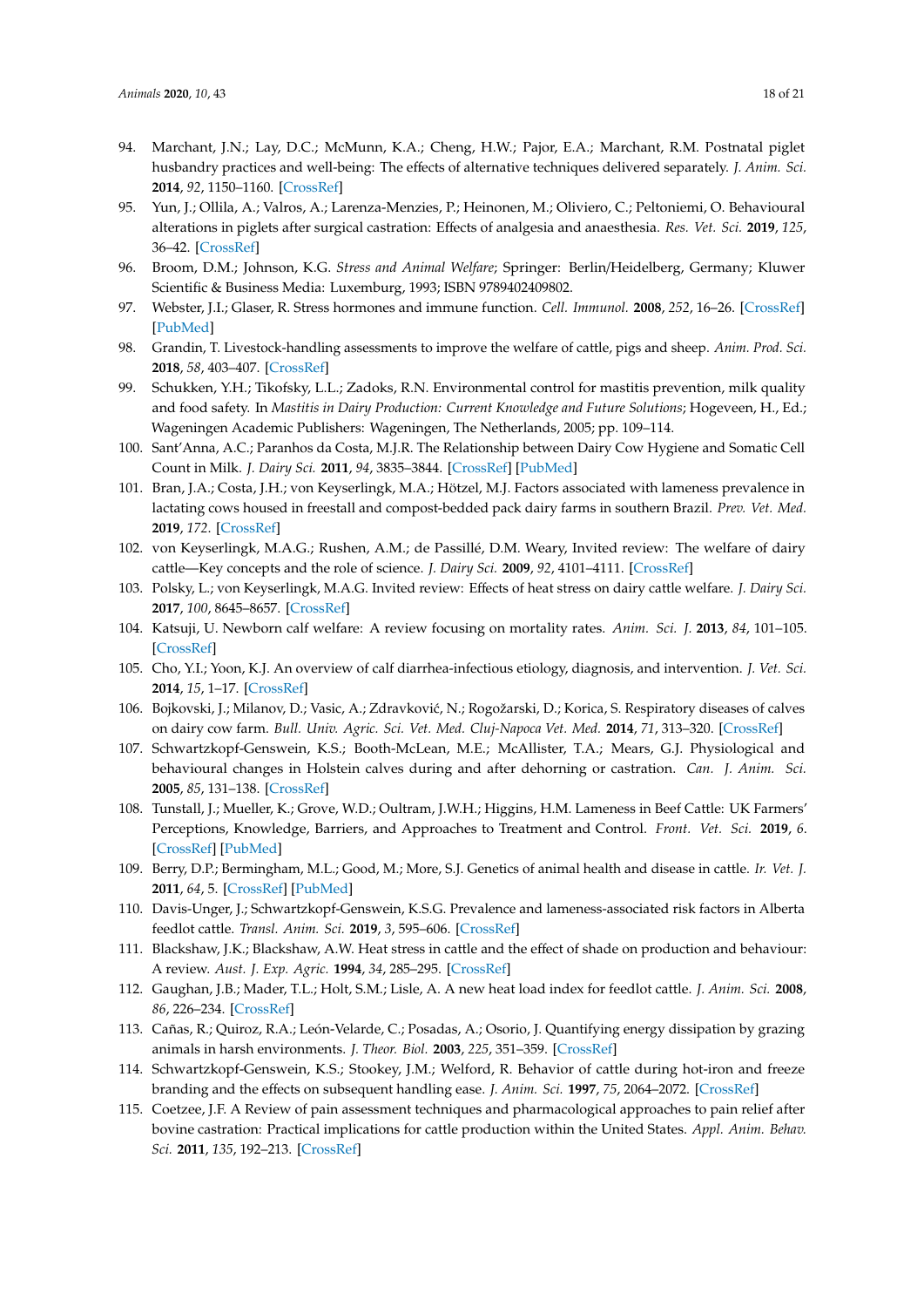- <span id="page-18-8"></span><span id="page-18-7"></span><span id="page-18-6"></span><span id="page-18-5"></span><span id="page-18-4"></span><span id="page-18-3"></span><span id="page-18-2"></span><span id="page-18-1"></span><span id="page-18-0"></span>116. Rosvold, E.M.; Kielland, C.; Ocepek, M.; Framstad, T.; Fredriksen, B.; Andersen-Ranberg, I.; Naess, G.; Andersen, I.L. Management routines influencing piglet survival in loose-housed sow herds. *Livest. Sci.* **2017**, *196*, 1–6. [\[CrossRef\]](http://dx.doi.org/10.1016/j.livsci.2016.12.001)
- <span id="page-18-9"></span>117. Baxter, E.M.; Edwards, S.A. Chapter 3: Piglet mortality and morbidity: Inevitable or unacceptable. In *Advances in Pig Welfare*; Špinka, M., Ed.; Elsevier: Cambridge, MA, USA, 2018; pp. 73–100. ISBN 9780081010129.
- 118. Weary, D.M.; Jasper, J.; Hötzel, M.J. Understanding weaning distress. *Appl. Anim. Behav. Sci.* **2008**, *110*, 24–41. [\[CrossRef\]](http://dx.doi.org/10.1016/j.applanim.2007.03.025)
- <span id="page-18-10"></span>119. Martínez-Miró, S.; Tecles, F.; Ramón, M.; Escribano, D.; Hernández, F.; Madrid, J.; Cerón, J.J. Causes, consequences and biomarkers of stress in swine: An update. *BMC Vet. Res.* **2016**, *12*, 171. [\[CrossRef\]](http://dx.doi.org/10.1186/s12917-016-0791-8) [\[PubMed\]](http://www.ncbi.nlm.nih.gov/pubmed/27543093)
- <span id="page-18-13"></span><span id="page-18-12"></span><span id="page-18-11"></span>120. Mayorga, J.; Renaudeau, D.; Ramirez, B.; Jason, R.; Baumgard, L. Heat stress adaptations in pigs. *Anim. Front.* **2018**, 9. [\[CrossRef\]](http://dx.doi.org/10.1093/af/vfy035)
- <span id="page-18-14"></span>121. Carr, J. *Managing Pig Health: A Reference for the Farm*, 2nd ed.; 5M Publishing: Sheffield, UK, 2013; p. 654. ISBN 9780955501159.
- 122. Marchant-Forde, J.N. *The Welfare of Pigs*; Marchant-Forde, J.N., Ed.; Springer: Berlin/Heidelberg, Germany, 2009; ISBN 978-1-4020-8909-1.
- <span id="page-18-16"></span><span id="page-18-15"></span>123. Nordquist, R.E.; van der Staay, F.J.; van Eerdenburg, F.J.; Velkers, F.C.; Fijn, L.; Arndt, S.S. Mutilating Procedures, Management Practices, and Housing Conditions That May Affect the Welfare of Farm Animals: Implications for Welfare Research. *Animals* **2017**, *7*, 12. [\[CrossRef\]](http://dx.doi.org/10.3390/ani7020012)
- <span id="page-18-18"></span><span id="page-18-17"></span>124. Lay, D.C.; Fulton, R.M.; Hester, P.Y.; Karcher, D.M.; Kjaer, J.B.; Mench, J.A.; Mullens, B.A.; Newberry, R.C.; Nicol, C.J.; O'Sullivan, N.P.; et al. Hen welfare in different housing systems. *Poult. Sci.* **2011**, *90*, 278–294. [\[CrossRef\]](http://dx.doi.org/10.3382/ps.2010-00962) [\[PubMed\]](http://www.ncbi.nlm.nih.gov/pubmed/21177469)
- <span id="page-18-19"></span>125. Blokhuis, H.; Arkes, J.G. Some observations on the development of feather-pecking in poultry. *Appl. Anim. Behav. Sci.* **1984**, *12*, 145–157. [\[CrossRef\]](http://dx.doi.org/10.1016/0168-1591(84)90104-7)
- <span id="page-18-20"></span>126. Blokhuis, H.J. Feather-pecking in poultry: Its relation with ground pecking. *Appl. Anim. Behav. Sci.* **1986**, *16*, 63–67. [\[CrossRef\]](http://dx.doi.org/10.1016/0168-1591(86)90040-7)
- <span id="page-18-21"></span>127. Blokhuis, H.J. The effect of a sudden change in floor type on pecking behaviour in chicks. *Appl. Anim. Behav. Sci.* **1989**, *22*, 65–73. [\[CrossRef\]](http://dx.doi.org/10.1016/0168-1591(89)90080-4)
- <span id="page-18-22"></span>128. Whitehead, C.C.; Fleming, R.H. Osteoporosis in cage layers. *Poult Sci.* **2000**, *79*, 1033–1041. [\[CrossRef\]](http://dx.doi.org/10.1093/ps/79.7.1033)
- 129. Webster, A.B. Welfare implications of avian osteoporosis. *Poult. Sci.* **2004**, *83*, 184–192. [\[CrossRef\]](http://dx.doi.org/10.1093/ps/83.2.184)
- 130. Chuppava, B.; Visscher, C.; Kamphues, J. Effect of Different Flooring Designs on the Performance and Foot Pad Health in Broilers and Turkeys. *Animals* **2018**, *8*, 70. [\[CrossRef\]](http://dx.doi.org/10.3390/ani8050070)
- <span id="page-18-23"></span>131. Thøfner, I.; Poulsen, L.L.; Bisgaard, M.; Christensen, H.; Olsen, R.H.; Christensen, J.P. Correlation between footpad lesions and systemic bacterial infections in broiler breeders. *Vet. Res.* **2019**, *50*, 38. [\[CrossRef\]](http://dx.doi.org/10.1186/s13567-019-0657-8) [\[PubMed\]](http://www.ncbi.nlm.nih.gov/pubmed/31118094)
- 132. Gupta, A. Ascites syndrome in poultry: A review. *Worlds Poult. Sci. J.* **2011**, *67*, 457–468. [\[CrossRef\]](http://dx.doi.org/10.1017/S004393391100050X)
- 133. Lara, L.J.; Rostagno, M.H. Impact of Heat Stress on Poultry Production. *Animals* **2013**, *3*, 356–369. [\[CrossRef\]](http://dx.doi.org/10.3390/ani3020356) [\[PubMed\]](http://www.ncbi.nlm.nih.gov/pubmed/26487407)
- 134. Conte, F.S. Stress and the welfare of cultured fish. *Appl. Anim. Behav. Sci.* **2004**, *86*, 205–223. [\[CrossRef\]](http://dx.doi.org/10.1016/j.applanim.2004.02.003)
- 135. Santos, D.M.S.; Melo, M.R.S.; Mendes, D.C.S.; Rocha, I.K.B.S.; Silva, J.P.L.; Cantanhêde, S.M.; Meletti, P.C. Histological changes in gills of two fish species as indicators of water quality in Jansen Lagoon (São Luís, Maranhão State, Brazil). *Int. J. Environ. Res. Public Health* **2014**, *11*, 12927–12937. [\[CrossRef\]](http://dx.doi.org/10.3390/ijerph111212927) [\[PubMed\]](http://www.ncbi.nlm.nih.gov/pubmed/25514148)
- 136. Rafatnezhad, S.; Falahatkar, B.; Tolouei, M.H. Effects of stocking density on haematological parameters, growth and fin erosion of great sturgeon (Huso huso) juveniles. *Aquac. Res.* **2008**, *39*, 1506–1513. [\[CrossRef\]](http://dx.doi.org/10.1111/j.1365-2109.2008.02020.x)
- 137. Ashley, P. Fish welfare: Current issues in aquaculture. *Appl. Anim. Behav. Sci.* **2007**, *104*, 199–235. [\[CrossRef\]](http://dx.doi.org/10.1016/j.applanim.2006.09.001)
- 138. Rasmussen, R.S.; Larsen, F.H.; Jensen, S. Fin condition and growth among rainbow trout reared at different sizes, densities and feeding frequencies in high-temperature re-circulated water. *Aquac. Int.* **2007**, *15*, 97. [\[CrossRef\]](http://dx.doi.org/10.1007/s10499-006-9070-1)
- 139. Maricchiolo, G.; Mirto, S.; Caruso, G.; Caruso, T.; Bonaventura, R.; Celi, M.; Matranga, V.; Genovese, L. Welfare status of cage farmed European sea bass (Dicentrarchus labrax): A comparison between submerged and surface cages. *Aquaculture* **2011**, *314*, 173–181. [\[CrossRef\]](http://dx.doi.org/10.1016/j.aquaculture.2011.02.001)
- 140. Hinchcliff, K.W.; Geor, R.J.; Kaneps, A.J. *Equine Exercise Physiology*; Saunders Ltd.: Philadelphia PA, USA, 2008; ISBN 978-0-7020-2857-1.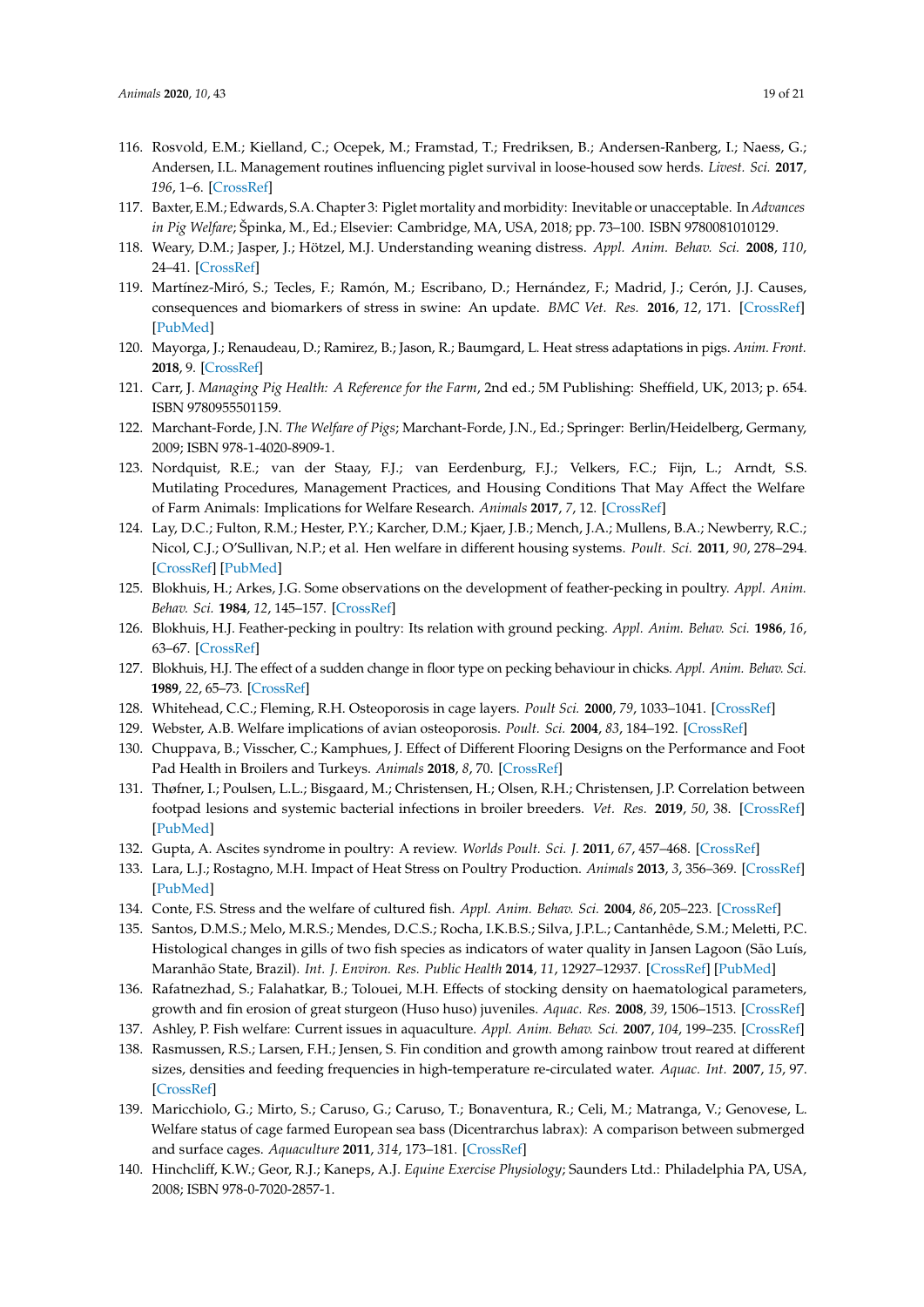- <span id="page-19-9"></span><span id="page-19-8"></span><span id="page-19-7"></span><span id="page-19-6"></span><span id="page-19-5"></span><span id="page-19-4"></span><span id="page-19-3"></span><span id="page-19-2"></span><span id="page-19-1"></span><span id="page-19-0"></span>141. Fsahaye, S.; Kumar, N.; Etsay, K.; Nigussie, A. Health and welfare assessment of working donkeys in and around Rama town, Tigray, Ethiopia. *Ethiop. Vet. J.* **2018**, *22*, 26. [\[CrossRef\]](http://dx.doi.org/10.4314/evj.v22i1.3)
- <span id="page-19-10"></span>142. Usman, S.; Haimanot, D.; Kabeta, T.; Zenebe, T.; Kebede, G. Health and welfare related assessment of working equine in and Around Batu Town, East Shoa, Central Ethiopia. *Nat. Sci.* **2015**, *13*, 1–8.
- <span id="page-19-11"></span>143. Mellor, D.J.; Beausoleil, N.J. Equine Welfare during Exercise: An Evaluation of Breathing, Breathlessness and Bridles. *Animals* **2017**, *7*, 41. [\[CrossRef\]](http://dx.doi.org/10.3390/ani7060041) [\[PubMed\]](http://www.ncbi.nlm.nih.gov/pubmed/28587125)
- <span id="page-19-12"></span>144. Bihonegn, T.; Bekele, F. Colic in Equine: A review article. *Int. J. Adv. Res. Biol. Sci.* **2018**, *5*, 185–195. [\[CrossRef\]](http://dx.doi.org/10.22192/ijarbs.2018.05.05.019)
- 145. McGreevy, P.; Berger, J.; De Brauwere, N.; Doherty, O.; Harrison, A.; Fiedler, J.; Jones, C.; McDonnell, S.; McLean, A.; Nakonechny, L.; et al. Using the Five Domains Model to Assess the Adverse Impacts of Husbandry, Veterinary, and Equitation Interventions on Horse Welfare. *Animals* **2018**, *8*, 41. [\[CrossRef\]](http://dx.doi.org/10.3390/ani8030041) [\[PubMed\]](http://www.ncbi.nlm.nih.gov/pubmed/29562654)
- 146. Chaburte, C.; Endebu, B.; Getahun, F.; Fanta, A.; Assefa, Z.; Aragaw, K. Health and welfare problems of pack donkeys and cart horses in and around Holeta town, Walmara district, Central Ethiopia. *J. Vet. Med. Anim. Health* **2019**, *11*, 17–25. [\[CrossRef\]](http://dx.doi.org/10.5897/JVMAH2017.0647)
- 147. Vucinic, M.; Đorđević, V.; Radisavljevic, K.; Atanasijevic, N.; Nedeljkovic, J. Feeding behavior of stray dogs in a municipal shelter. *Acta Vet.* **2011**, *61*, 99–105. [\[CrossRef\]](http://dx.doi.org/10.2298/AVB1101099V)
- 148. Crispin, S. The Advisory Council on the welfare issues of dog breeding. *Vet. J.* **2011**, *189*, 129–131. [\[CrossRef\]](http://dx.doi.org/10.1016/j.tvjl.2011.06.008)
- 149. German, A. The growing problem of obesity in dogs and cats. *J. Nutr.* **2006**, *136*, 1940S–1946S. [\[CrossRef\]](http://dx.doi.org/10.1093/jn/136.7.1940S)
- 150. Crook, A. Introduction: Pain: An issue of animal welfare. In *Pain Management in Veterinary Practice*; Egger, C.M., Love, L., Doherty, T., Eds.; John Wiley & Sons, Inc.: New Delhi, India, 2014. [\[CrossRef\]](http://dx.doi.org/10.1002/9781118999196.ch1)
- 151. Broom, D.M. New research relevant to companion animal welfare. *Companion Anim.* **2015**, *20*, 548–551. [\[CrossRef\]](http://dx.doi.org/10.12968/coan.2015.20.10.548)
- 152. Intarapanich, N.P.; Touroo, R.M.; Rozanski, E.A.; Reisman, R.W.; Intarapanich, P.P.; McCobb, E.C. Characterization and comparison of injuries caused by spontaneous versus organized dogfighting. *J. Am. Vet. Med. Assoc.* **2017**, *251*, 1424–1431. [\[CrossRef\]](http://dx.doi.org/10.2460/javma.251.12.1424)
- 153. Mellor, D.J. Tail Docking of Canine Puppies: Reassessment of the Tail's Role in Communication, the Acute Pain Caused by Docking and Interpretation of Behavioural Responses. *Animals* **2018**, *8*, 82. [\[CrossRef\]](http://dx.doi.org/10.3390/ani8060082) [\[PubMed\]](http://www.ncbi.nlm.nih.gov/pubmed/29857482)
- <span id="page-19-13"></span>154. Monath, T.P.; Kahn, L.H.; Kaplan, B. One health perspective. *ILAR J.* **2010**, *51*, 193–198. [\[CrossRef\]](http://dx.doi.org/10.1093/ilar.51.3.193) [\[PubMed\]](http://www.ncbi.nlm.nih.gov/pubmed/21131719)
- <span id="page-19-14"></span>155. García, R.; Appleby, M.C.; Scott-Park, F.; Smith, C.W. One Welfare. *Vet. Rec.* **2015**, *179*, 629–630.
- <span id="page-19-15"></span>156. García, R.; Appleby, M.C.; Manteca, X.; Scott-Park, F.; Smith, C.; Velarde, A. One welfare—A platform for improving human and animal welfare. *Vet. Rec.* **2016**, *179*, 412–413. [\[CrossRef\]](http://dx.doi.org/10.1136/vr.i5470)
- <span id="page-19-16"></span>157. Rojas-Downing, M.M.; Nejadhashemi, P.; Harrigan, T.; Woznicki, S.A. Climate change and livestock: Impacts, adaptation, and mitigation. *Clim. Risk Manag.* **2017**, *16*, 145–163. [\[CrossRef\]](http://dx.doi.org/10.1016/j.crm.2017.02.001)
- <span id="page-19-17"></span>158. Steinfeld, H.; Gerber, P.; Wassenaar, T.; Castel, V.; Rosales, M.; de Haan, C. *Livestock's Long Shadow: Environmental Issues and Options*; Food and Agriculture Organization of the United Nations: Rome, Italy, 2006; ISBN 978-92-5-105571-7.
- <span id="page-19-18"></span>159. Glatzle, A. Severe methodological deficiencies associated with claims of domestic livestock driving climate change. *J. Environ. Sci. Eng.* **2014**, *2*, 586–601.
- 160. Glatzle, A. Planet at risk from grazing animals? *Trop. Grassl.-Forrajes Trop.* **2014**, *2*, 10. [\[CrossRef\]](http://dx.doi.org/10.17138/TGFT(2)60-62)
- 161. Glatzle, A. Questioning key conclusions of FAO publications 'Livestock's Long Shadow' 2006 appearing again in 'Tackling Climate Change Through Livestock' 2013. *Pastor. Res. Policy Pract.* **2014**, *4*, 1. [\[CrossRef\]](http://dx.doi.org/10.1186/2041-7136-4-1)
- <span id="page-19-19"></span>162. Gerber, P.J.; Steinfeld, H.; Henderson, B.; Mottet, A.; Opio, C.; Dijkman, J.; Falcucci, A.; Tempio, G. *Tackling Climate Change through Livestock A Global Assessment of Emissions and Mitigation Opportunities*; Food and Agriculture Organization of the United Nations: Rome, Italy, 2013.
- <span id="page-19-20"></span>163. Tarazona, A.M.; Ceballos, M.C.; Correa, G.; Cuartas, C.A.; Naranjo, J.F.; Paranhos da Costa, M.J. Welfare of cattle kept in intensive silvopastoral systems: A case report. *Rev. Bras. Zootec.* **2017**, *46*, 478–488. [\[CrossRef\]](http://dx.doi.org/10.1590/s1806-92902017000600002)
- <span id="page-19-21"></span>164. Herrero, M.; Thornton, P.K.; Notenbaert, A.M.; Wood, S.; Msangi, S.; Freeman, H.A.; Bossio, D.; Dixon, J.; Peters, M.; van de Steeg, J.; et al. Smart investments in sustainable food production: Revisiting mixed crop-livestock systems. *Science* **2010**, *327*, 822–825. [\[CrossRef\]](http://dx.doi.org/10.1126/science.1183725)